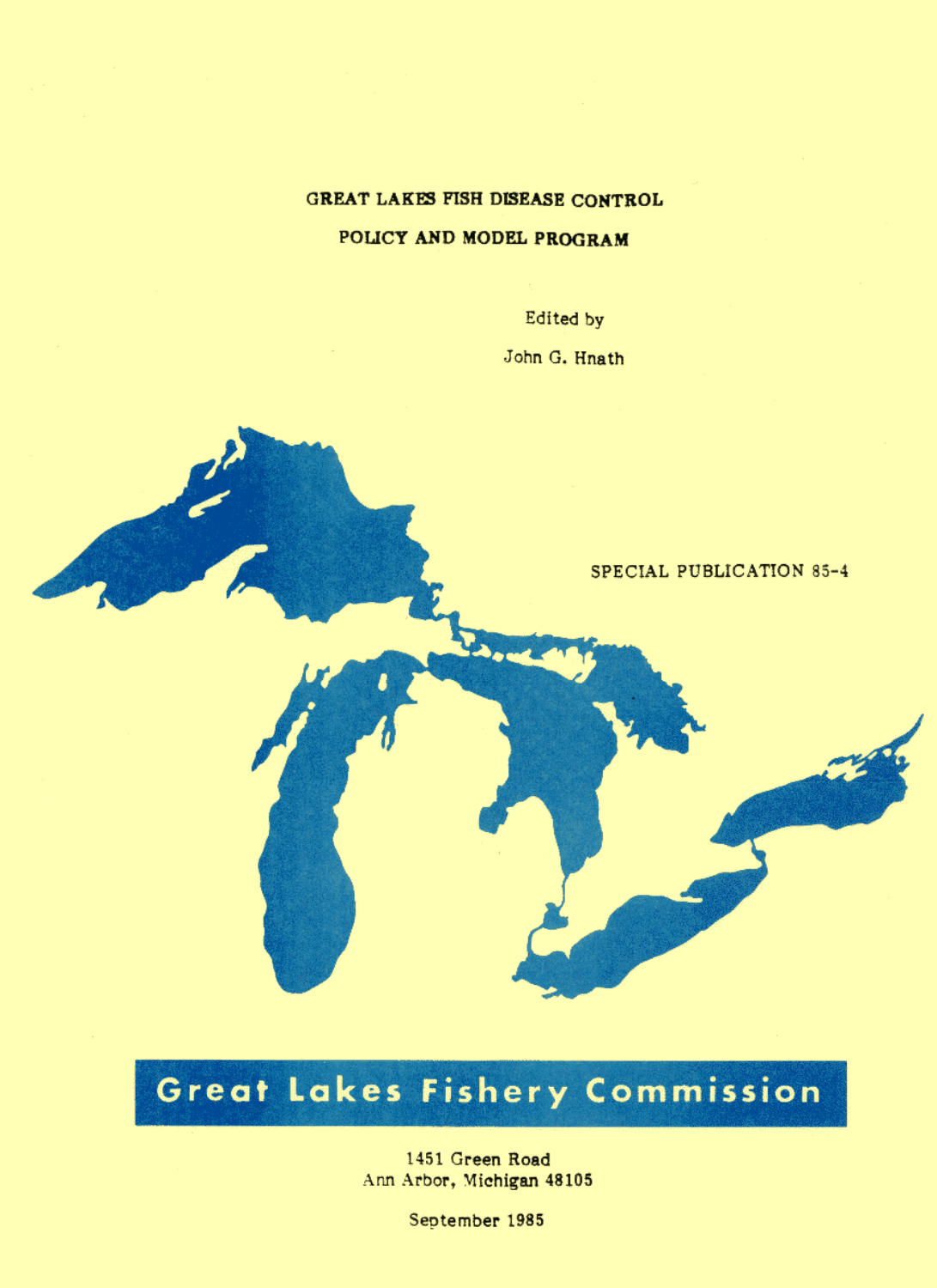The Great Lakes Fishery Commission was established by the Convention on Great Lakes Fisheries between Canada and the United States, which was ratified on October 11, 1955. It was organized in April 1956 and assumed its duties as set forth in the Convention on July 1. 1956. The Commission has two major responsibilities: first, develop coordinated programs of research in the Great Lakes and, on the basis of the findings, recommend measures which will permit the maximum sustained productivity of stocks of fish of common concern; second. formulate and implement a program to eradicate or minimize sea lamprey populations in the Great Lakes.

The Commission is also required to publish or authorize the publication of scientific or other information obtained in the performance of its duties. In fulfillment of this requirement the Commission publishes the Technical Report Series, intended for peer-reviewed scientific literature, and Special Publications, designed primarily for dissemination of reports produced by working committees of the Commission. Technical Reports are most suitable for either interdisciplinary review and synthesis papers of general interest to Great Lakes fisheries researchers, managers, and administrators or more narrowly focused material with special relevance to a single but important aspect of the Commission's program. Special Publications, being working documents, may evolve with the findings of and charges to a particular committee. Sponsorship of Technical Reports or Special Publications does not necessarily imply that the findings or conclusions contained therein are endorsed by the Commission.

#### **COMMISSIONERS**

Canada P.S. Chamut J. C. Davis (nominee) A. S. Holder (nominee) H. A. Regier

**United States** W. P. Horn W. M. Lawrence J. M. Ridenour C. Ver Duin

#### **SECRETARIAT**

C. M. Fetterolf. Executive Secretary A. K. Lamsa, Assistant Executive Secretary R. L. Eshenroder, Senior Scientist for Fishery Resources M. A. Ross, Fishery Biologist B. S. Staples, Administrative Officer R. E. Koerber, Word Processing Supervisor P. L. Miller. Secretary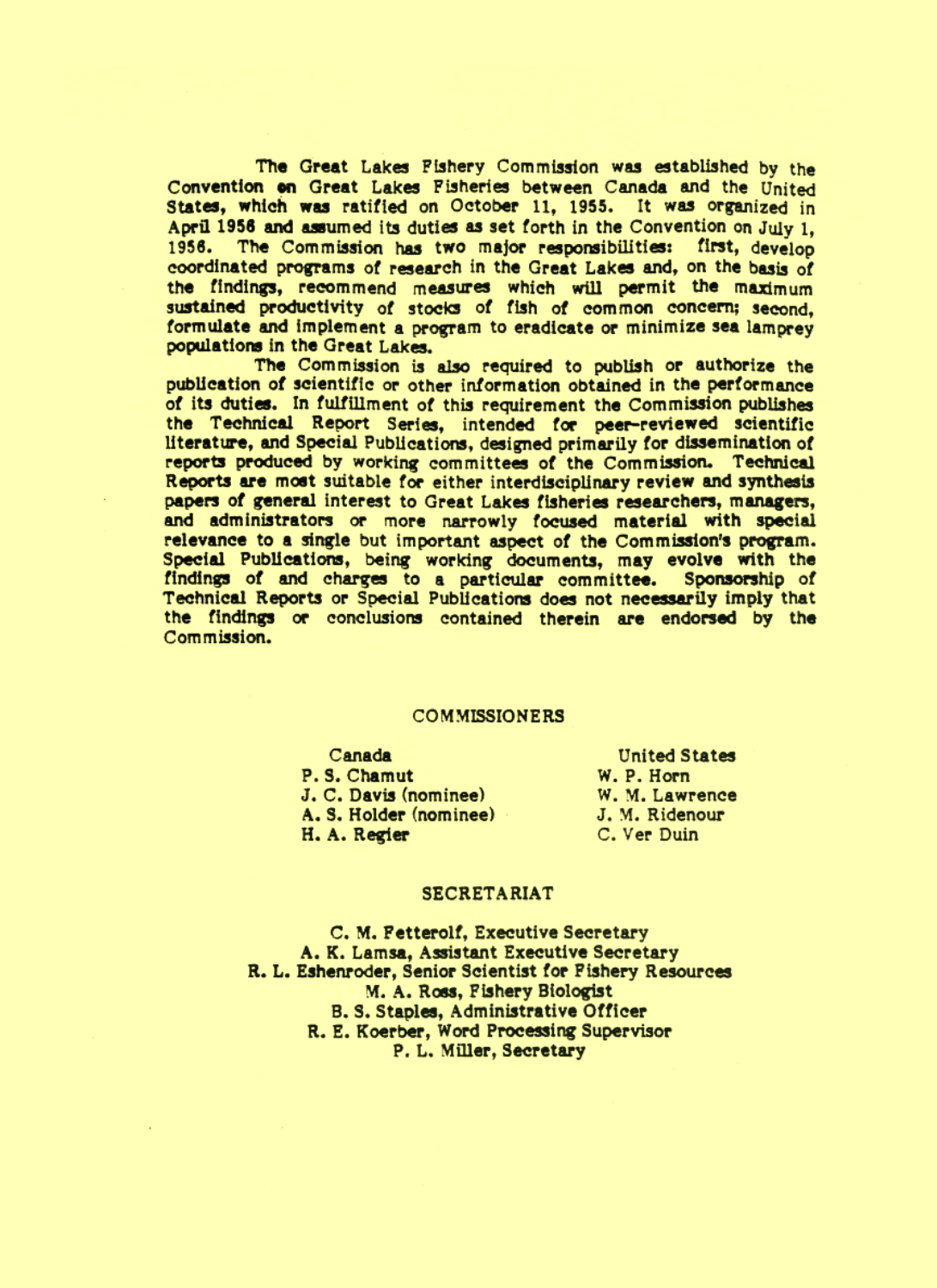

In this copy of Special Publication 85-4, the following corrections have been made:

| Page | Section | Correct ion                                                           |  |  |  |  |  |
|------|---------|-----------------------------------------------------------------------|--|--|--|--|--|
| 4    | 1.8     | Section 8 changed to 4.                                               |  |  |  |  |  |
| 5    | 5.1     | Section IV changed to 4.                                              |  |  |  |  |  |
| 5.   | 5.2     | Annex IV changed to V.                                                |  |  |  |  |  |
| 5    | 8.3     | Annex IV changed to V.                                                |  |  |  |  |  |
| 8    | 7.2     | "Regulations and Manual"<br>changed to "Regulations:<br>M a n u a l " |  |  |  |  |  |
| 6    | 8.2.b.  | Annex II changed to IV.                                               |  |  |  |  |  |

1451 Green Rd. \* Ann Arbor, MI 48105 \* Phone (313) 662-3209 / FTS 378-2077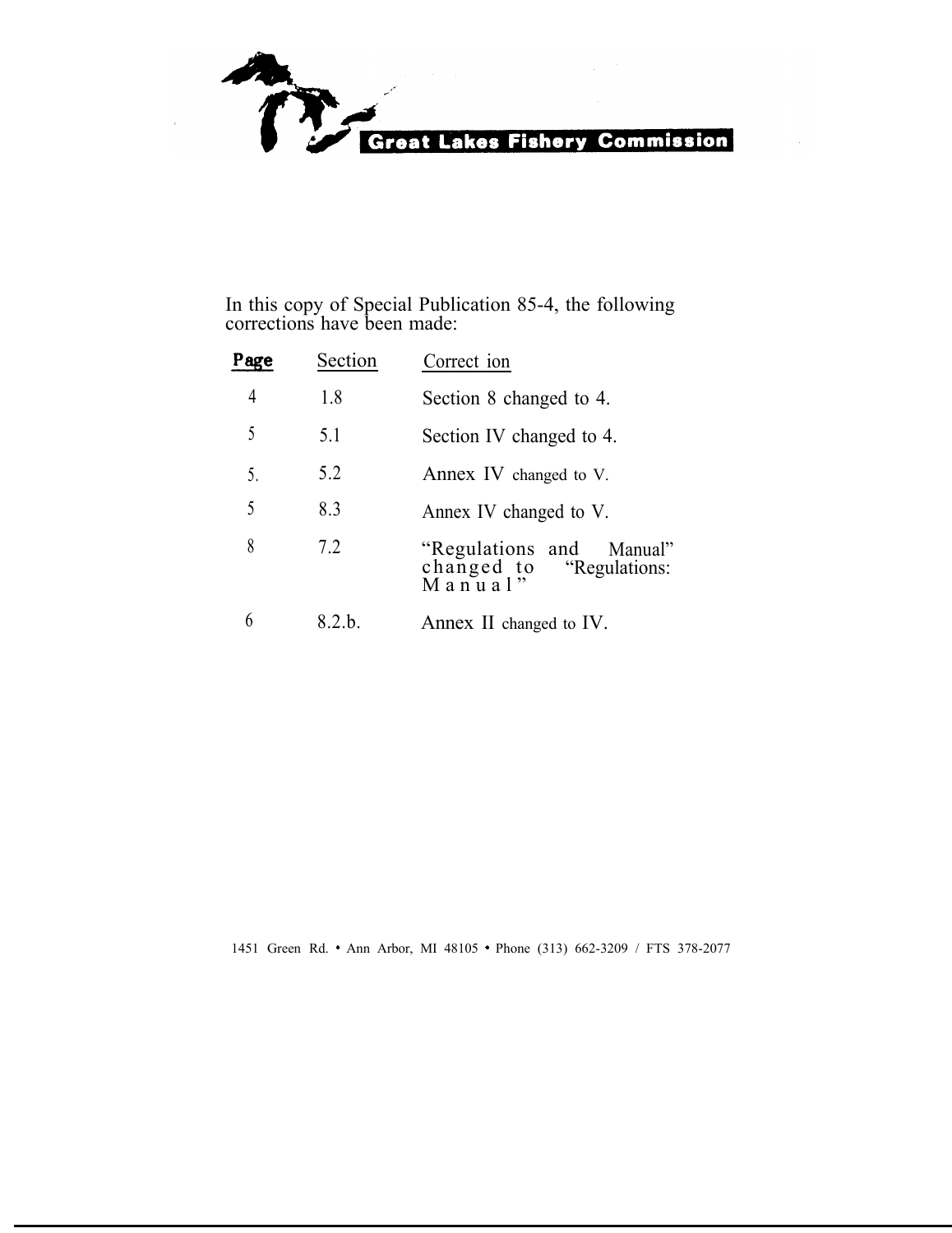# GREAT LAKES FISH DISEASE CONTROL POLICY AND MODEL PROGRAM

Edited by

John G. Hnath $1$ 

Citation: Hnath, J. G. (ed.). 1985. Great Lakes Fish Disease Control Policy and Model Program. Great Lakes Fish. Comm. Spec. Pub. 85-4. 24 p.

<sup>1</sup> Michigan Department of Natural Resources Wolf Lake State Fish Hatchery 34270 CR 652, R1 Mattawan, MI<sup>3</sup>49071

September 1985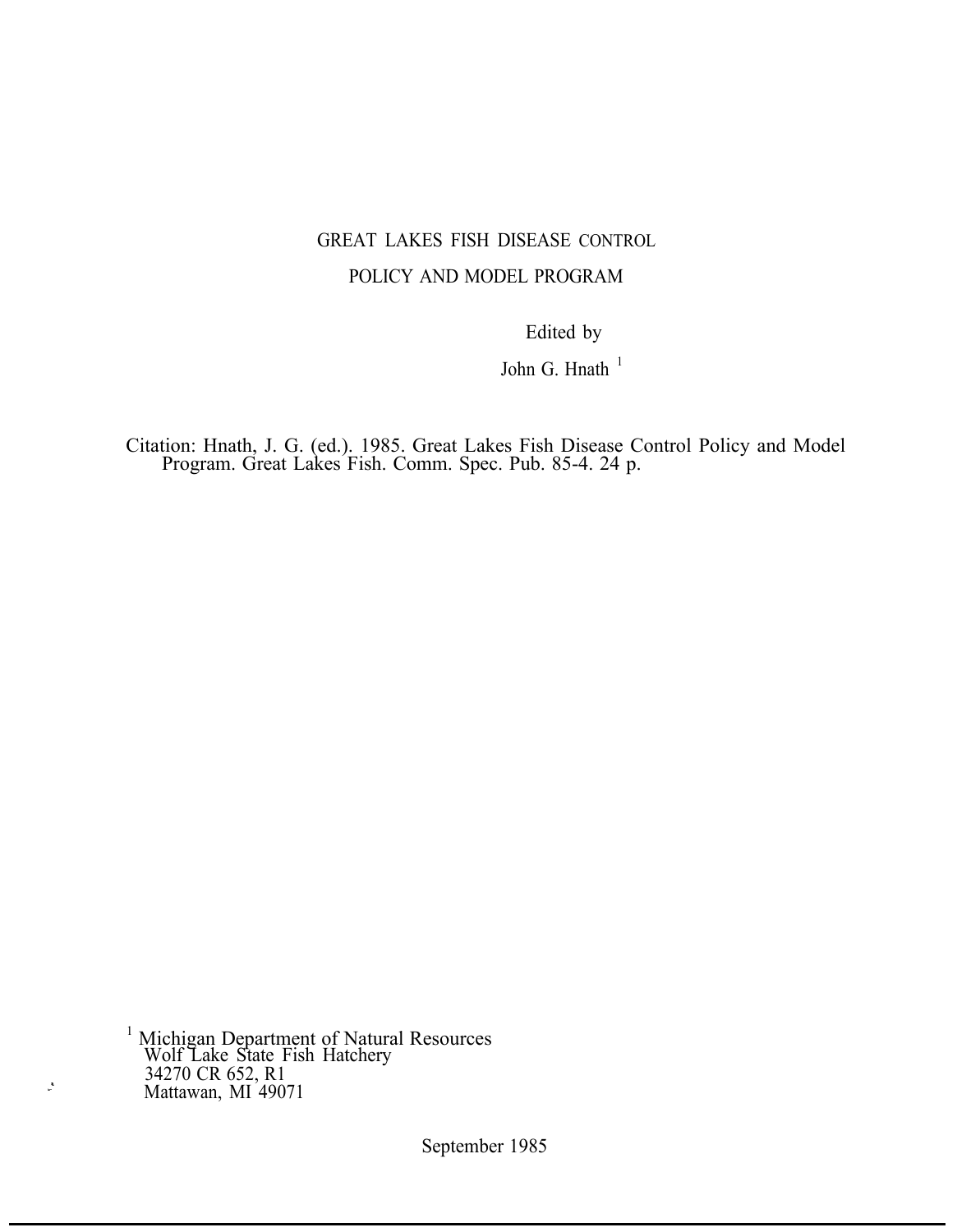# GREAT LAKES FISH DISEASE CONTROL

# POLICY AND MODEL PROGRAM

# TABLE OF CONTENTS

|                                                                                                                           |                                                                                                                          | 1                                                                                                                        |
|---------------------------------------------------------------------------------------------------------------------------|--------------------------------------------------------------------------------------------------------------------------|--------------------------------------------------------------------------------------------------------------------------|
|                                                                                                                           |                                                                                                                          | $\overline{3}$                                                                                                           |
|                                                                                                                           |                                                                                                                          | $\overline{3}$                                                                                                           |
|                                                                                                                           |                                                                                                                          | $\overline{3}$                                                                                                           |
| Section 1.<br>Section 2.<br>Section 3.<br>Section 4.<br>Section 5.<br>Section 6.<br>Section 7.<br>Section 8<br>Section 9. | Fish Disease Inspection Reports<br>the Great Lakes Basin<br>Reports by Member Agencies<br>Amendment of the Model Program | $\mathfrak{Z}$<br>$\overline{4}$<br>$\begin{array}{c} 4 \\ 5 \\ 5 \end{array}$<br>5<br>$\overline{\mathbf{5}}$<br>6<br>6 |
| Annex I.                                                                                                                  |                                                                                                                          | $\overline{\mathcal{L}}$                                                                                                 |
| Annex II.                                                                                                                 |                                                                                                                          | $\boldsymbol{9}$                                                                                                         |
| Annex III.                                                                                                                | Inspection Procedures and Methods of Diagnosis                                                                           | 13                                                                                                                       |
| List of Disease Agents Covered by the Program<br>Annex IV.                                                                |                                                                                                                          | 15                                                                                                                       |
| Annex V.                                                                                                                  | Guidelines for the Control and Management                                                                                | 17                                                                                                                       |
| Annex VI.                                                                                                                 | Hatchery Disease Classification Program                                                                                  | 19                                                                                                                       |
|                                                                                                                           | Membership of the Great Lakes Fish Disease Control Committee                                                             | 23                                                                                                                       |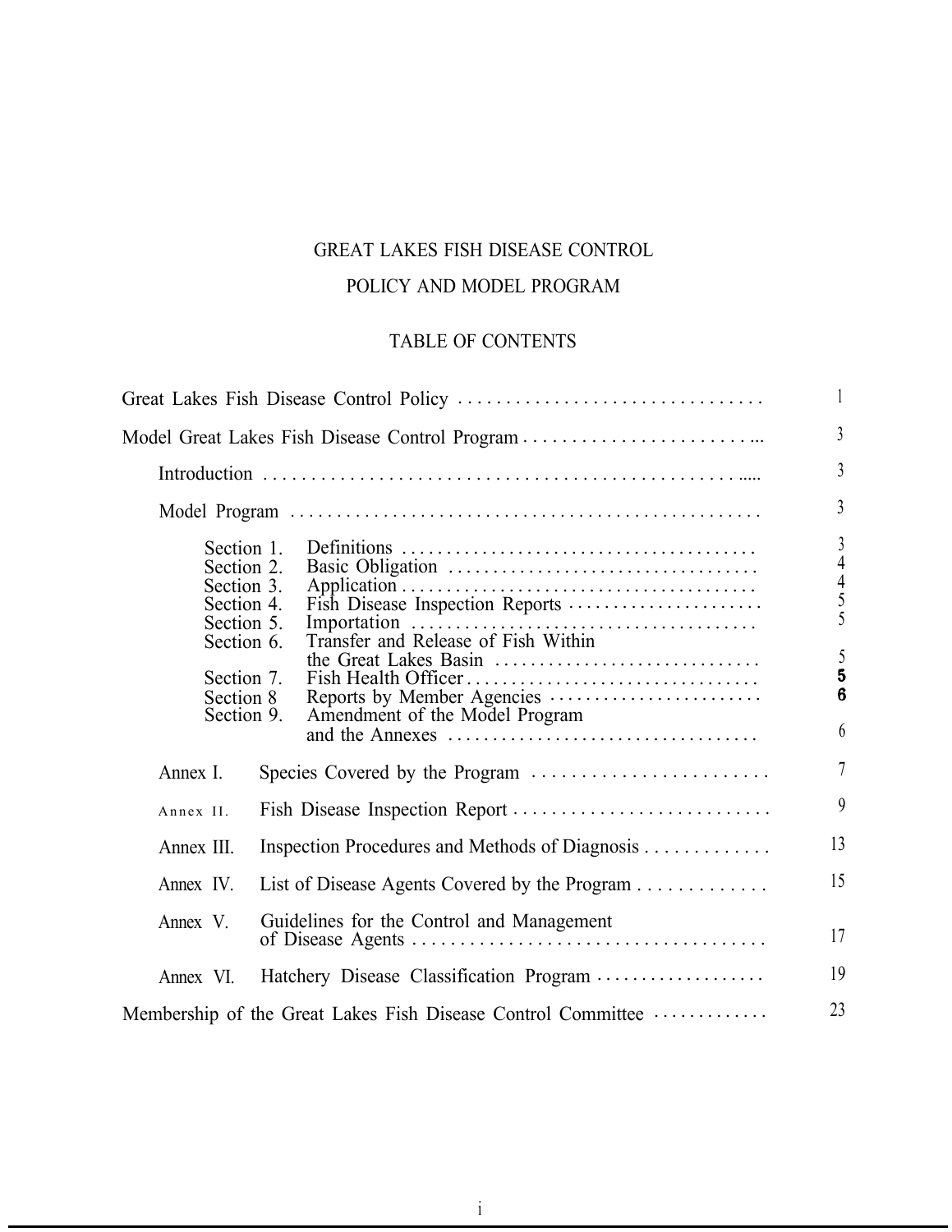#### GREAT LAKES FISH DISEASE CONTROL POLICY

Efficient propagation of fish may be severely affected by the occurrence of fish diseases. Disease outbreaks have caused serious losses in fish hatcheries and potential exists for such losses in feral Great Lakes fish populations. Disease problems have exists for such losses in feral Great Lakes fish populations. resulted in reduced survival of stocked fish, production cost increases of 20 to 30 percent or more, significant losses of fish to the public, and diminished economic returns to Great Lakes communities.

To work toward the attainment of fish disease control in the Great Lakes basin, it shall be the policy of the Great Lakes Fishery Commission to encourage each agency to:

- develop legislative authority and regulations to allow control and possible eradication of fish diseases,
- prevent the release of seriously infected fish,
- discourage the rearing of diseased fish,
- prevent the importation, into the Great Lakes basin, of fish infected with emergency diseases,
- prevent the transfer, within the Great Lakes basin, of fish infected with restricted diseases, and
- eradicate fish diseases where practicable.

The Great Lakes Fishery Commission will strive to coordinate the fish disease control program of the agencies. To this end the Commission endorses and supports the Model Fish Disease Control Program as a guide for agency program development.

> - Adopted by the Great Lakes Fishery Commission, 9 May 1985.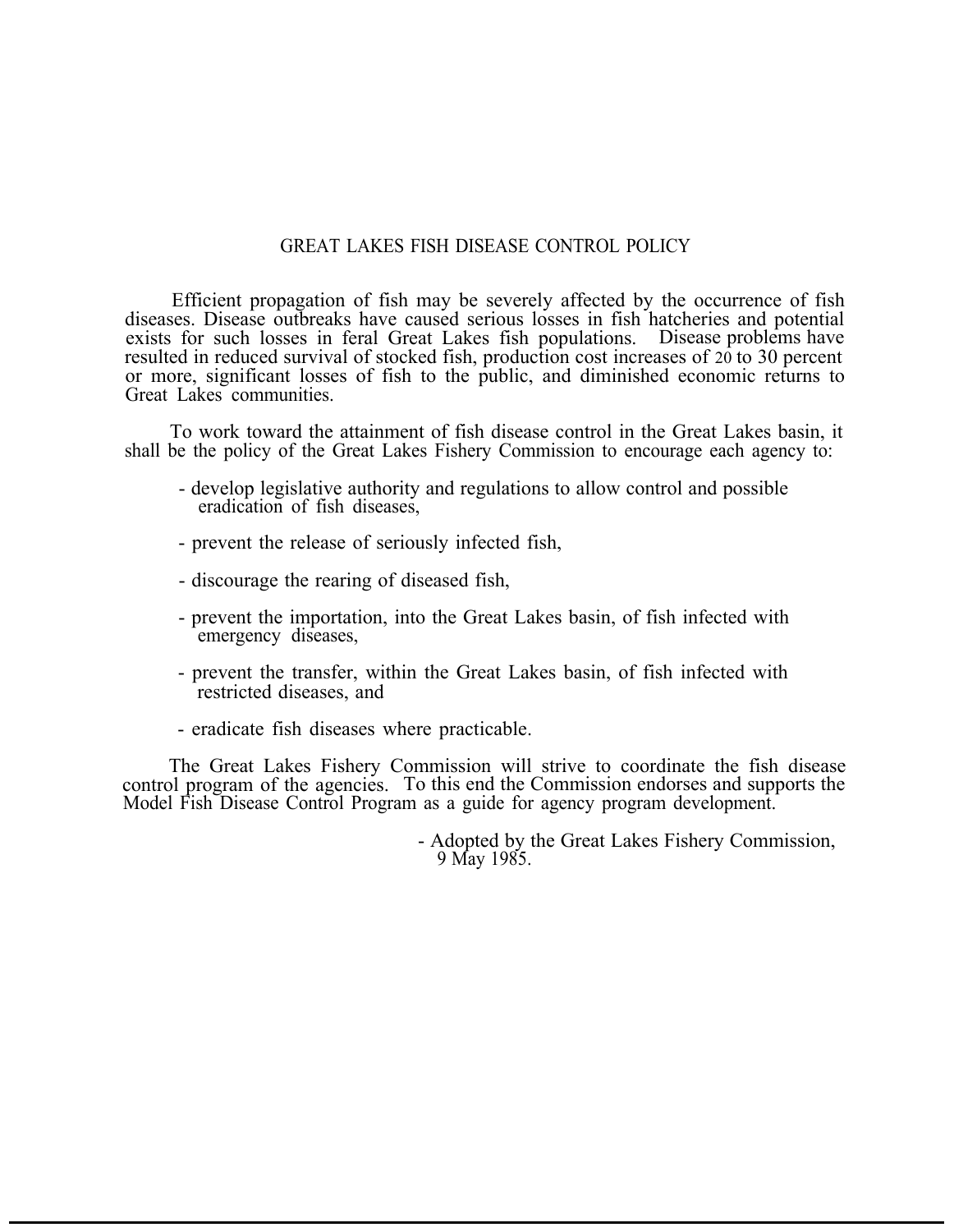#### MODEL

#### GREAT LAKES FISH DISEASE CONTROL PROGRAM

#### INTRODUCTION

Fish disease control in the Great Lakes basin is the responsibility of those agencies which manage the fisheries resources. The Fish Disease Control Committee of the Great Lakes Fishery Commission has developed this model program to unify and coordinate the fish disease control efforts of the member agencies. This program sets forth the essential requirements for the prevention and control of serious infectious diseases, and includes a system for inspecting and classifying fish hatcheries as Well as the technical procedures to be used during these evaluations.

The committee wishes to make it clear that it is in no way seeking fish disease control authority. The recommendations advanced by this program are provided as an aid to the member agencies in the development of legislation and regulations. The committee seeks the advice and counsel of these agencies in the continuing development of fish disease control programs to assure that they serve the best interests of all the Great Lakes fishery resources.

MODEL PROGRAM

Section 1. Definitions

For the purpose of this program the term

- 1) "Commission" means the Great Lakes Fishery Commission;
- 2) "Member agency" means each federal, provincial, and state government fishery management or conservation agency, the Great Lakes Private Fish Health Protection Cooperative, Ontario Trout Farmers Association, or other interested parties normally participating in the activities of the Great Lakes Fish Disease Control Committee;
- 3) "Great Lakes basin" means the geographical area encompassing Lake Ontario (including the St. Lawrence River from Lake Ontario to the forty-fifth parallel of latitude), Lake Erie, Lake Huron (including Lake St. Clair), Lake Michigan, Lake Superior, their interconnecting waters, and all tributaries to those lakes and waters;
- 4)\* "Fish" means live fish as listed in Annex I, their viable eggs, sperm, or products used for fish foods which have not been so processed as to render them incapable of transmitting an emergency or restricted fish disease agent;

<sup>\*</sup>In cases where the disease(s) is not transferred via the egg (or properly disinfected egg), the terms of the policy may not apply.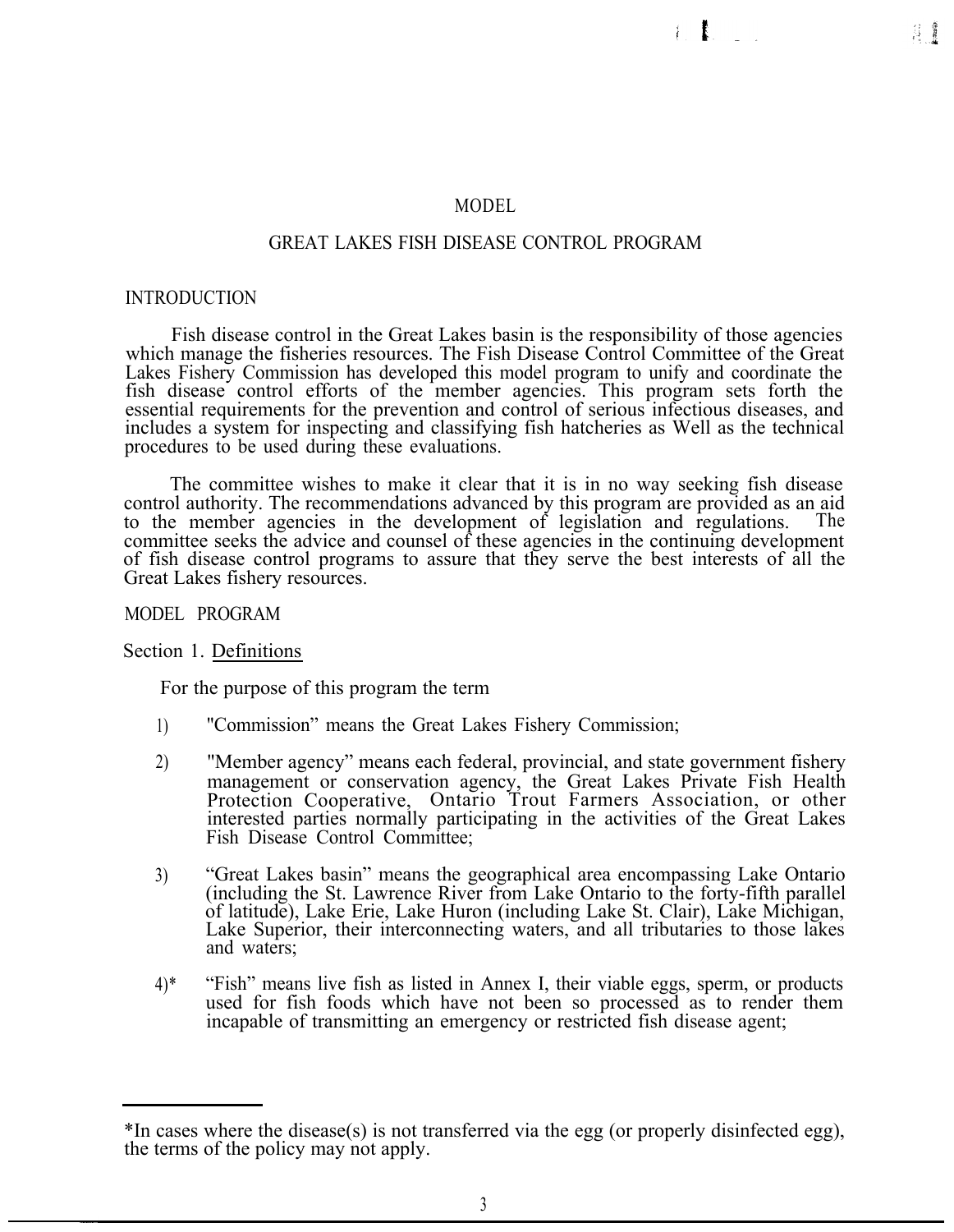- 5) "Fish hatchery" means any facility which holds, rears, or releases fish of the species listed in Annex I in the waters of the Great Lakes basin or whose effluent waters drain into the basin;
- 6) "Emergency fish disease" as listed in Annex IV means certain infectious diseases of fish which are transmissible directly or indirectly, from one fish to another, and are not known to exist in the Great Lakes basin;
- 7) "Restricted fish disease" as listed in Annex IV means certain infectious diseases of fish which are transmissible, directly or indirectly, from one fish to another, and are currently known to exist within the Great Lakes basin, but whose geographic range is limited,
- 8) "Fish Disease Inspection Report" means a document giving evidence of inspections and diagnostic work performed as referred to in Section 4 and exhibited in Annex II;
- 9) "Certificate" means a document signed by a fish health official indicating the fish health status of a facility;
- (10) "Fish Health Official" means a fish health specialist who meets the requirements set forth in Section 7;
- (11) **"Source"** means any point or place of origin of fish and/or eggs including a fish hatchery or free ranging spawning population.

#### Section 2. Basic Obligation

The member agencies shall take all appropriate measures including the development of legislative authority and regulations, where necessary, to prevent the introduction of emergency and restricted fish disease, to contain them within their known geographic ranges, and to strive for their elimination in accordance with the provisions of this program.

Section 3. Application

- $1)$ The provisions of this program apply to:
	- a) fish of the species identified in Annex I;
	- b) emergency and restricted fish disease agents as listed in Annex IV,
	- c) fish disease research on fish infected with, or exposed to, emergency and restricted fish disease agents and/or the possession of these infectious agents.
- 2) The provisions of this program shall not apply to:
	- a) fish in transit through the Great Lakes basin which are not released from their original shipping containers;
	- b) specimens of fish imported or exported for purposes of diagnostic or inspection services and related laboratory tests provided that all necessary biological containment measures are taken to avoid any dissemination of fish disease agents.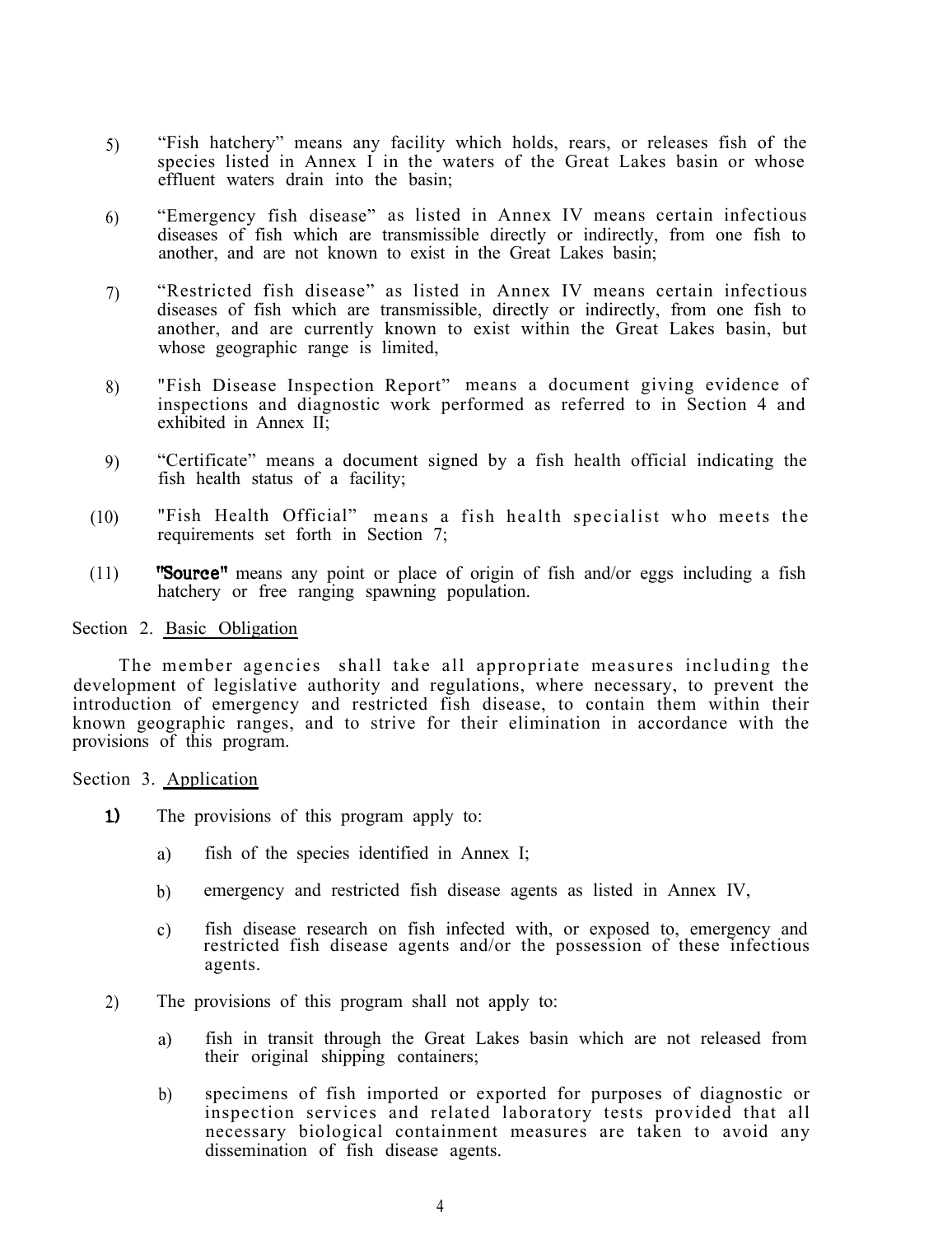3) Nothing in this program shall derogate from the right of the member agencies to apply additional measures of inspection, quarantine, and disease eradication for the control of fish diseases.

#### Section 4. Fish Disease Inspection Reports

- 1) Fish Disease Inspection Reports, listing the emergency and restricted fish diseases, shall include the information prescribed in Annex II..
- 2) Fish Disease Inspection Reports may only be issued by a Fish Health Official.
- 3) Hatcheries shall be classified in accordance with the plan described in Annex VI on the basis of annual fish health inspections and other disease and/or diagnostic work performed.

Section 5. Importation

- 1) Fish imported from outside the jurisdiction of a member agency must be accompanied by a certificate or other document giving equivalent assurance as to the state of health of the fish and which is prepared and signed by a Fish Health Official in accordance with Section 4.
- 2) In the case of fish imported into the Great Lakes basin from either within or outside the jurisdiction of member agencies, our goal shall be that no importation of fish with a record of either emergency or restricted disease shall be permitted. For an interim period, importations of fish from facilities with restricted disease classifications may be permitted, provided this does not result in downgrading of the receiving facility's classification; and meets with the requirements stated in Annex V.

#### Section 6. Transfer and Release of Fish within the Great Lakes Basin

- 1) No fish exhibiting overt signs of emergency or restricted diseases should be released.
- 2) No fish from a hatchery with a record of an emergency disease within the last two years should be transferred or released.
- 3) In the case of fish from hatcheries with a record of specific restricted diseases, refer to Annex V for guidelines on transfer and release.
- 4) No lot of fish suffering excessive mortalities or epizootics should be transferred or released.

Section 7. Fish Health Official

1) Each member agency shall identify, by name, to the Chairman of the Great Lakes Fish Disease Control Committee, those individuals whom the agency recognizes to be responsible for carrying out fish hatchery inspections and the issuance of inspection reports in accordance with this policy. This recognition should include private fish health inspectors also recognized by the state or province in which they perform on-site inspections.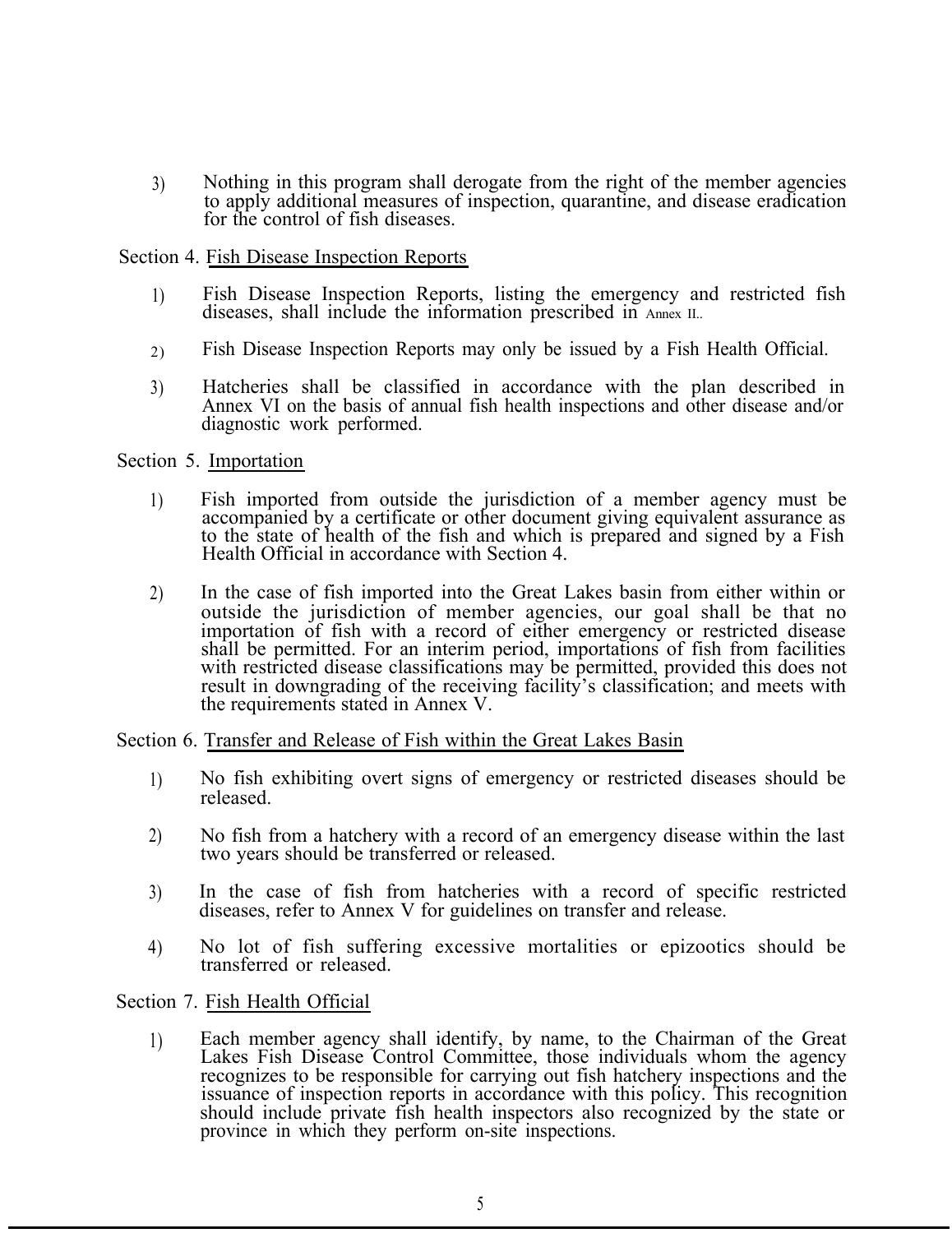- 2) Competence of fish health officials shall be based upon standards set forth by the Canadian Fish Health Protection Regulations: Manual of Compliance the Canadian Fish Health Protection Regulations: which requires adequate laboratory facilities and qualified personnel to assure the prompt and accurate conduct of inspection and diagnoses Under the procedures set forth in Annex III, or the standards set forth by the Fish Health Section of the American Fisheries Society.
- 3) The Chairman of the Great Lakes Fish Disease Control Committee shall be responsible for compilation and distribution of current lists of these Fish Health Officials-such lists to be updated annually.
- 4) All Fish Health Officials shall submit copies of all Fish Disease Inspection Reports to the appropriate member agency under whose jurisdiction the inspected hatchery lies.

Section 8. Reports by Member Agencies

- 1) Member agencies shall present to each periodic meeting of the Great Lakes Fish Disease Control Committee a report covering the status of fish diseases, the measures adopted for their control, the activities and problems of their Fish Health Official, and such other information as may be requested to enhance the effectiveness of this program.
- 2) Hatchery Classification
	- a) Semi-annually, on 30 June and 31 December, each member agency shall provide an updated classification listing covering all its hatcheries to the Chairman of the Great Lakes Fish Disease Control Committee for compilation and distribution as in 1) above.
	- b) At an interim date, changes in hatchery classifications concerning emergency and restricted diseases as listed in Annex IV shall be submitted to the Chairman of the Great Lakes Fish Disease Control Committee for compilation and distribution as in 1) above.
- 3) The Chairman of the Great Lakes Fish Disease Control Committee or his designee shall maintain records of the reports submitted to him.

#### Section 9. Amendment of the Model Program and the Annexes

Amendments to this model program or its annexes may be proposed by any member agency or by the Great Lakes Fish Disease Control Committee. Any such proposal made by a member agency shall be submitted to the Committee for its comments and recommendations. The proposed amendment, together with the comments and recommendations of the Committee, shall be communicated to the Commission for consideration.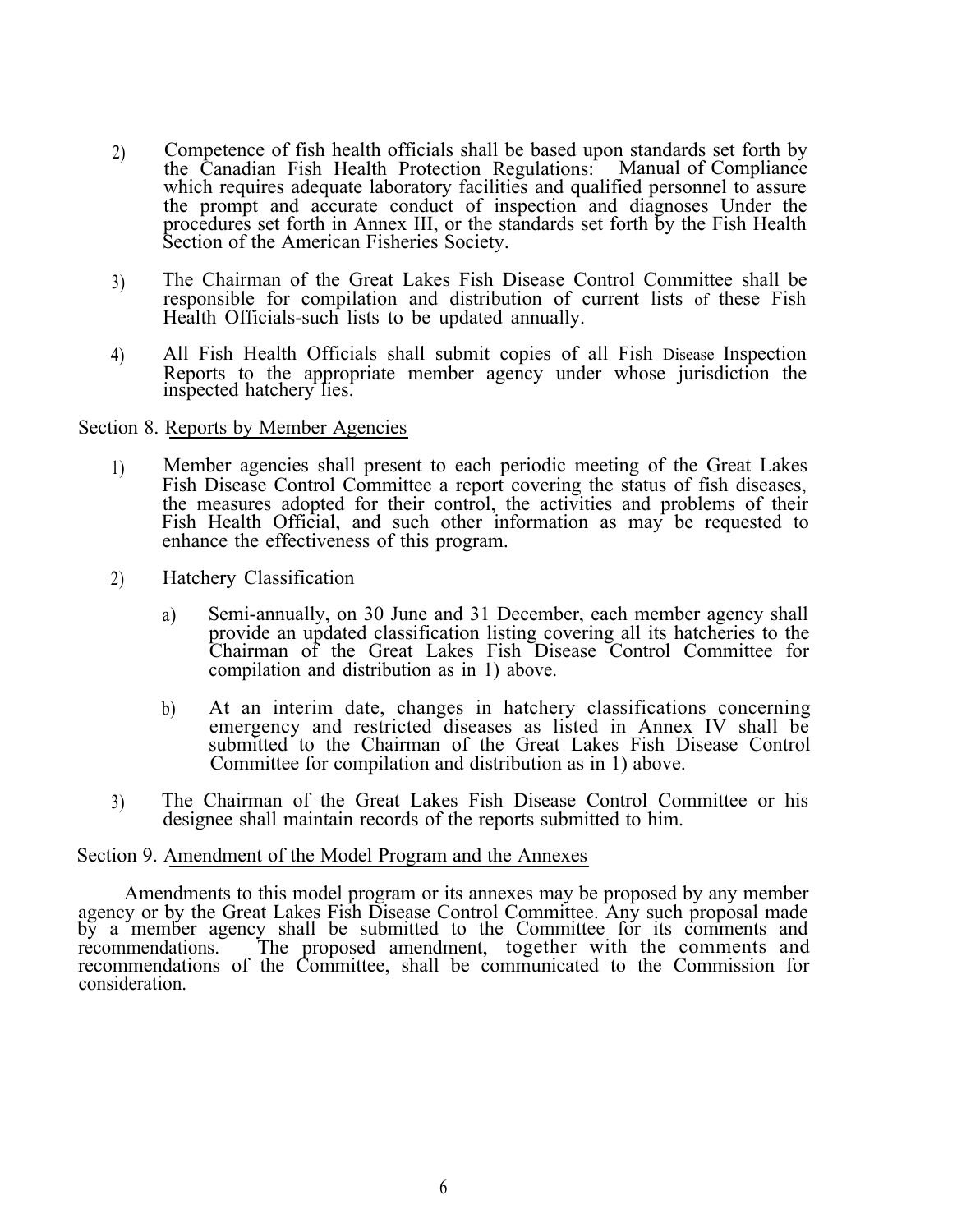## ANNEX I

## SPECIES COVERED BY THE PROGRAM

All species and hybrids of the family Salmonidae are subject to provisions of the Fish Disease Control Program for the Great Lakes basin.

Other species may be added at such time as the GLFDCC deems appropriate.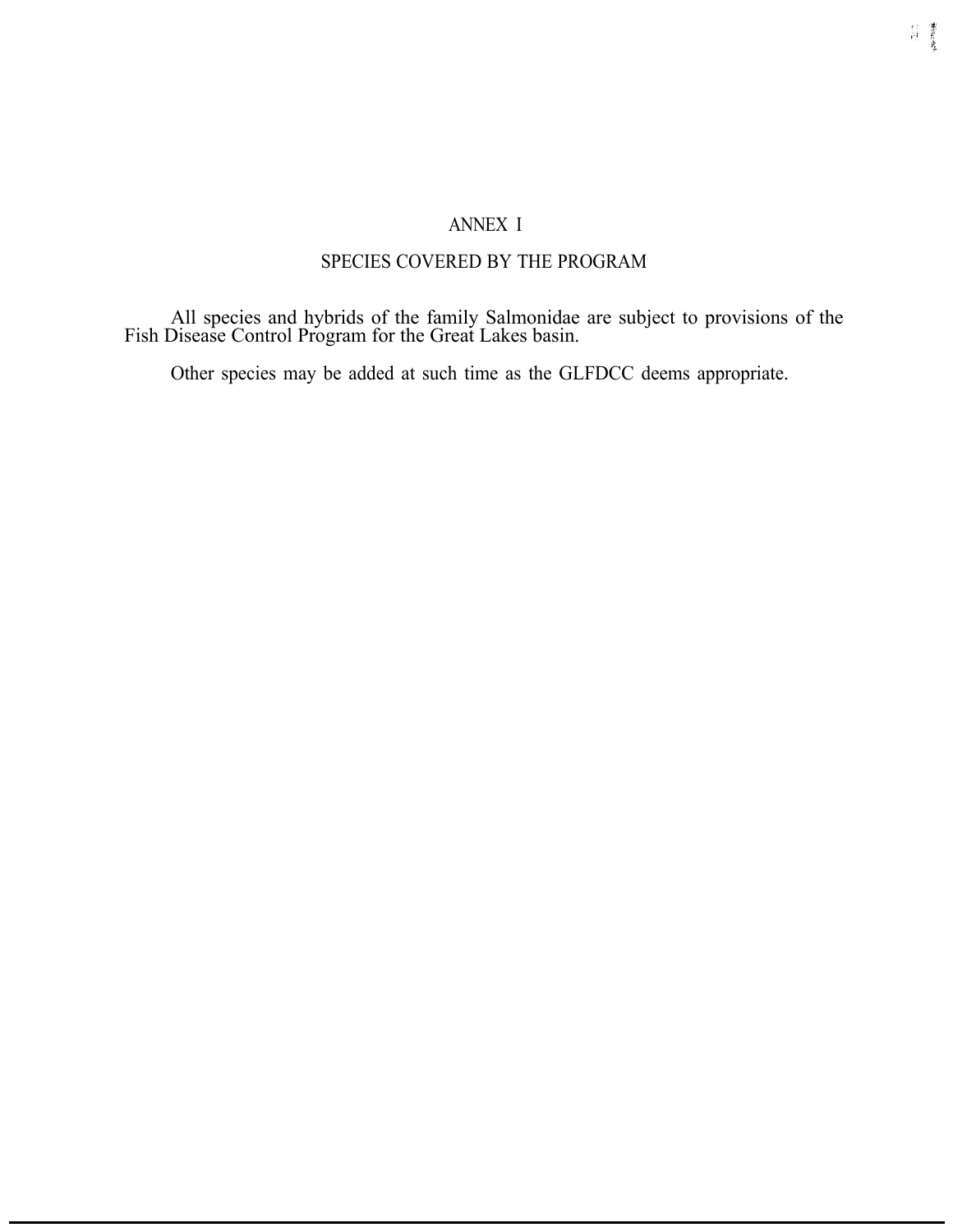# ANNEX II

# FISH DISEASE INSPECTION REPORT

It is recommended that each member agency use the standardized form attached to facilitate data retrieval.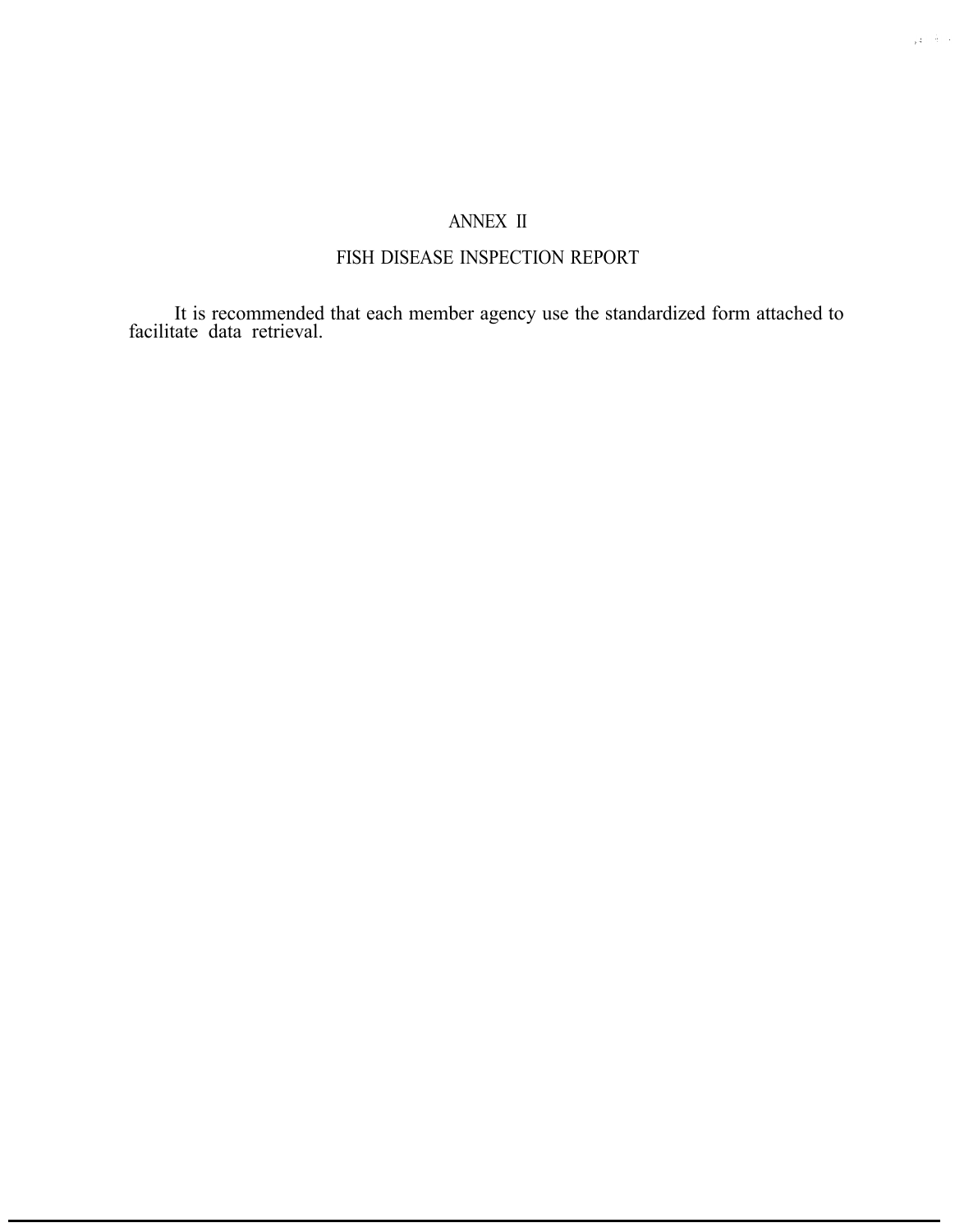#### **GREAT LAKES FISHERY COMMISSION**

#### FISH DISEASE INSPECTION REPORT

**Great Lakes Fish Disease Control Committee** 

#### Inspection Report Number ....

This report is NOT evidence of future disease status. To determine current status, contact inspecting biologist below.

| <b>Name of Fish Source</b> |            |                  | <b>Address or Location of Fish Source</b>                          |                         |                                                               |  | Name of Owner<br>or Manager<br>□<br>$\Box$ |  |          |  |  |   |                              |  | <b>Inspection Dates</b><br><b>Classification</b><br>This $\qquad$ |
|----------------------------|------------|------------------|--------------------------------------------------------------------|-------------------------|---------------------------------------------------------------|--|--------------------------------------------|--|----------|--|--|---|------------------------------|--|-------------------------------------------------------------------|
|                            |            |                  |                                                                    |                         |                                                               |  |                                            |  |          |  |  |   |                              |  |                                                                   |
| <b>FISH EXAMINED</b>       |            |                  |                                                                    | Pathogens Inspected for |                                                               |  |                                            |  |          |  |  |   |                              |  |                                                                   |
| Species <sup>1</sup>       | Lot Number | Age <sup>2</sup> | Obtained as Eggs(E)<br><b>Number</b><br>or Fish(F) FROM:<br>in Lot |                         | and Results <sup>3</sup><br>BK SW VE VH VP<br>BR<br><b>BF</b> |  |                                            |  | cs <br>A |  |  | В | <b>Type of Fish Examined</b> |  |                                                                   |
|                            |            |                  |                                                                    |                         |                                                               |  |                                            |  |          |  |  |   |                              |  |                                                                   |
|                            |            |                  |                                                                    |                         |                                                               |  |                                            |  |          |  |  |   |                              |  | $\Box$ Feral<br>$\Box$ Hatchery                                   |
|                            |            |                  |                                                                    |                         |                                                               |  |                                            |  |          |  |  |   |                              |  | $\Box$ Salmonid<br>Non-salmonid                                   |
|                            |            |                  |                                                                    |                         |                                                               |  |                                            |  |          |  |  |   |                              |  |                                                                   |
|                            |            |                  |                                                                    |                         |                                                               |  |                                            |  |          |  |  |   |                              |  | Type of Water Supply (check all that apply)                       |
|                            |            |                  |                                                                    |                         |                                                               |  |                                            |  |          |  |  |   |                              |  |                                                                   |
|                            |            |                  |                                                                    |                         |                                                               |  |                                            |  |          |  |  |   |                              |  | $\Box$ Well<br><b>COV</b> Treated<br>$\Box$ Spring                |
|                            |            |                  |                                                                    |                         |                                                               |  |                                            |  |          |  |  |   |                              |  | □ Lake or<br>□ impoundment<br>[] Stream<br>$\Gamma$ -term is      |
|                            |            |                  |                                                                    |                         |                                                               |  |                                            |  |          |  |  |   |                              |  |                                                                   |
|                            |            |                  |                                                                    |                         |                                                               |  |                                            |  |          |  |  |   |                              |  | □ Free of fish<br><b>Enclosed</b>                                 |
|                            |            | $\bullet$        |                                                                    |                         |                                                               |  |                                            |  |          |  |  |   |                              |  | Signature of Fish Health Official                                 |
|                            |            |                  |                                                                    |                         |                                                               |  |                                            |  |          |  |  |   |                              |  |                                                                   |
|                            |            |                  |                                                                    |                         |                                                               |  |                                            |  |          |  |  |   |                              |  |                                                                   |
|                            |            |                  |                                                                    |                         |                                                               |  |                                            |  |          |  |  |   |                              |  |                                                                   |
|                            |            |                  |                                                                    |                         |                                                               |  |                                            |  |          |  |  |   |                              |  |                                                                   |
|                            |            |                  |                                                                    |                         |                                                               |  |                                            |  |          |  |  |   |                              |  | Address and Telephone Number of Fish Health Officer               |
|                            |            |                  |                                                                    |                         |                                                               |  |                                            |  |          |  |  |   |                              |  |                                                                   |
|                            |            |                  |                                                                    |                         |                                                               |  |                                            |  |          |  |  |   |                              |  |                                                                   |
|                            |            |                  |                                                                    |                         |                                                               |  |                                            |  |          |  |  |   |                              |  |                                                                   |
|                            |            |                  |                                                                    |                         |                                                               |  |                                            |  |          |  |  |   |                              |  |                                                                   |
| Remarks:                   |            |                  |                                                                    |                         |                                                               |  |                                            |  |          |  |  |   |                              |  |                                                                   |
|                            |            |                  |                                                                    |                         |                                                               |  |                                            |  |          |  |  |   |                              |  |                                                                   |
|                            |            |                  |                                                                    |                         |                                                               |  |                                            |  |          |  |  |   |                              |  |                                                                   |
|                            |            |                  |                                                                    |                         |                                                               |  |                                            |  |          |  |  |   |                              |  |                                                                   |

1 - Use standard abbrevietions (see back of this page).

 $\mathbf{I}$ 

2- For hatchery fish give age in months: for feral fish use symbols e = eggs or fry; f = fingerlings; y = yearlings; b = older fish.

number examined where - - negative and + - positive; other pathogens listed in remarks. 3-See list of pethogen abbreviations on back of page; findings reported as **results**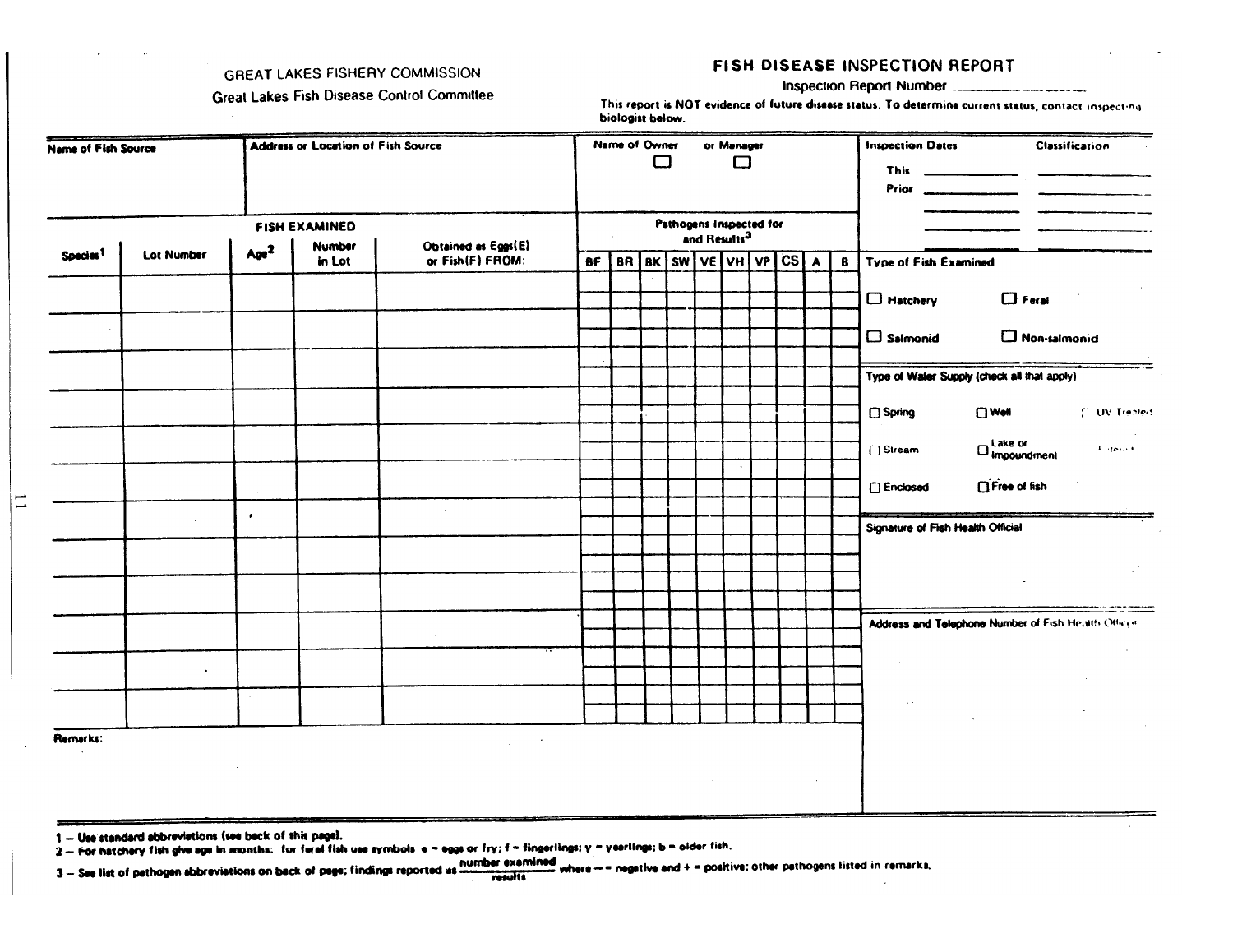|                     |                                   |                                        |                 |                          | $-32.455$<br><b>Amur Pike</b>  | LAT           | <b>Lake Trout</b>                |
|---------------------|-----------------------------------|----------------------------------------|-----------------|--------------------------|--------------------------------|---------------|----------------------------------|
| Date                | <b>Species</b>                    | Lot #                                  | <b>Findings</b> | <b>AMP</b><br><b>ARG</b> | <b>Arctic Grayling</b>         | LAY           | Lampreys                         |
|                     |                                   |                                        |                 | <b>ATS</b>               | <b>Atlantic Salmon</b>         | LIR.          | <b>Livebearers</b>               |
|                     |                                   |                                        |                 | <b>BCF</b>               | <b>Blue Catfish</b>            | <b>LMB</b>    | <b>Largemouth Bass</b>           |
|                     |                                   |                                        |                 | <b>BCFCCF</b>            | <b>Blue X Channel</b>          | <b>MOE</b>    | <b>Mooneyes</b>                  |
|                     |                                   |                                        |                 |                          | <b>Bigmouth Buffalo</b>        | <b>MSC</b>    | Miscellaneous Warm Water         |
|                     |                                   |                                        |                 | 81 B<br><b>BKT</b>       | <b>Brook Trout</b>             | <b>MUE</b>    | Muskellunga                      |
|                     |                                   |                                        |                 | <b>BLB</b>               | <b>Black Builhead</b>          | <b>MUW</b>    | <b>Mudminnows</b>                |
|                     |                                   |                                        |                 | <b>BLC</b>               | <b>Black Crappie</b>           | <b>NOP</b>    | <b>Northern Pike</b>             |
|                     |                                   |                                        |                 | <b>BLG</b>               | <b>Bluegill</b>                | <b>OCF</b>    | <b>Other Catfishes</b>           |
|                     |                                   |                                        |                 | <b>BLP</b>               | <b>Blue Pike</b>               | OHT           | <b>Ohrid Trout</b>               |
|                     |                                   |                                        |                 | <b>BNT</b>               | <b>Brown Trout</b>             | <b>OSA</b>    | <b>Other Salmonids</b>           |
|                     |                                   |                                        |                 | <b>BON</b>               | <b>Bowfin</b>                  | <b>OSF</b>    | <b>Other Sunfishes</b>           |
|                     |                                   |                                        |                 |                          | <b>Brown Builhead</b>          | <b>OTM</b>    | <b>Other Minnows</b>             |
|                     |                                   |                                        |                 | <b>BRB</b><br><b>CAP</b> |                                | <b>OTP</b>    | <b>Other Pikes</b>               |
|                     |                                   |                                        |                 | <b>CCF</b>               | Carp<br><b>Channel Catfish</b> | <b>OTS</b>    | <b>Other Suckers</b>             |
|                     |                                   |                                        |                 |                          | Chum Salmon                    | PAH           | Paddlefish                       |
|                     |                                   |                                        |                 | <b>CHS</b>               |                                | <b>PKS</b>    | <b>Pink Salmon</b>               |
|                     |                                   |                                        |                 | <b>COS</b>               | <b>Coho Salmon</b>             |               | Rainbow Trout                    |
|                     |                                   |                                        |                 | <b>CUT</b>               | <b>Cutthroat Trout</b>         | <b>RBT</b>    | <b>Rainbow Trout X Steelhead</b> |
|                     |                                   |                                        |                 | DAR                      | <b>Darters</b>                 | <b>RBTSTT</b> | <b>Redear Sunfish</b>            |
|                     |                                   |                                        |                 | DOV                      | <b>Dolly Varden</b>            | <b>RSF</b>    |                                  |
|                     |                                   |                                        |                 | <b>DOVBKT</b>            | Dolly Varden X BKT             | <b>SAB</b>    | <b>Smallmouth Buffalo</b>        |
|                     |                                   |                                        |                 | <b>FCF</b>               | <b>Flathead Catfish</b>        | <b>SAR</b>    | Sauger                           |
|                     |                                   |                                        |                 | <b>FCS</b>               | <b>Fall Chinook Salmon</b>     | <b>SCS</b>    | <b>Spring Chinook Salmon</b>     |
|                     |                                   |                                        |                 | <b>FHM</b>               | <b>Fathead Minnow</b>          | <b>SMB</b>    | <b>Smallmouth Bass</b>           |
|                     |                                   |                                        |                 | <b>FRD</b>               | <b>Freshwater Drum</b>         | <b>SOS</b>    | Sockeye Salmon                   |
|                     |                                   |                                        |                 | <b>GAR</b>               | Gars                           | <b>SPB</b>    | <b>Spotted Bass</b>              |
|                     |                                   |                                        |                 | <b>GIT</b>               | <b>Gila Trout</b>              | <b>STB</b>    | <b>Striped Bass</b>              |
|                     |                                   |                                        |                 | GOF                      | <b>Goldfish</b>                | <b>STK</b>    | <b>Sticklebacks</b>              |
|                     |                                   |                                        |                 | <b>GOS</b>               | <b>Golden Shiner</b>           | <b>STN</b>    | <b>Sturgeons</b>                 |
|                     |                                   |                                        |                 | <b>GOT</b>               | <b>Golden Trout</b>            | <b>STT</b>    | <b>Steelhead Trout</b>           |
|                     |                                   |                                        |                 | <b>GRC</b>               | <b>Grass Carp</b>              | <b>SVC</b>    | <b>Silver Carp</b>               |
|                     |                                   | PATHOGEN ABBREVIATIONS                 |                 | <b>GSF</b>               | <b>Green Sunfish</b>           | <b>WAE</b>    | Walleye                          |
|                     |                                   |                                        |                 | <b>HEG</b>               | Herrings                       | <b>WAESAR</b> | <b>Walleye X Sauger</b>          |
| 8F.<br>$-$          | Aeromonas salmonicida             |                                        |                 | KIH                      | Killifishes                    | <b>WAM</b>    | <b>Warmouth</b>                  |
| 8R<br>$\frac{1}{2}$ | <b>Enteric redmouth bacterium</b> |                                        |                 | <b>KOE</b>               | Kokanee                        | <b>WCF</b>    | <b>White Catfish</b>             |
|                     |                                   | BK - Salmonid kidney disease bacterium |                 | LAS                      | <b>Landlocked ATS</b>          | WCS           | Winter Chinook Salmon            |
|                     | SW - Myxosoma cerebralis          |                                        |                 |                          |                                |               |                                  |

 $\label{eq:2} \frac{1}{2} \sum_{i=1}^n \frac{1}{2} \sum_{i=1}^n \frac{1}{2} \sum_{i=1}^n \frac{1}{2} \sum_{i=1}^n \frac{1}{2} \sum_{i=1}^n \frac{1}{2} \sum_{i=1}^n \frac{1}{2} \sum_{i=1}^n \frac{1}{2} \sum_{i=1}^n \frac{1}{2} \sum_{i=1}^n \frac{1}{2} \sum_{i=1}^n \frac{1}{2} \sum_{i=1}^n \frac{1}{2} \sum_{i=1}^n \frac{1}{2} \sum_{i=1}^n \frac{1}{$ 

VP - Infectious Pancreatic Necrosis Virus

CS - Ceratomyxa shasta

 $\langle \bullet \rangle$  , and  $\langle \bullet \rangle$  are  $\langle \bullet \rangle$  , and  $\langle \bullet \rangle$  , and  $\langle \bullet \rangle$ 

 $\overline{\mathbf{r}}$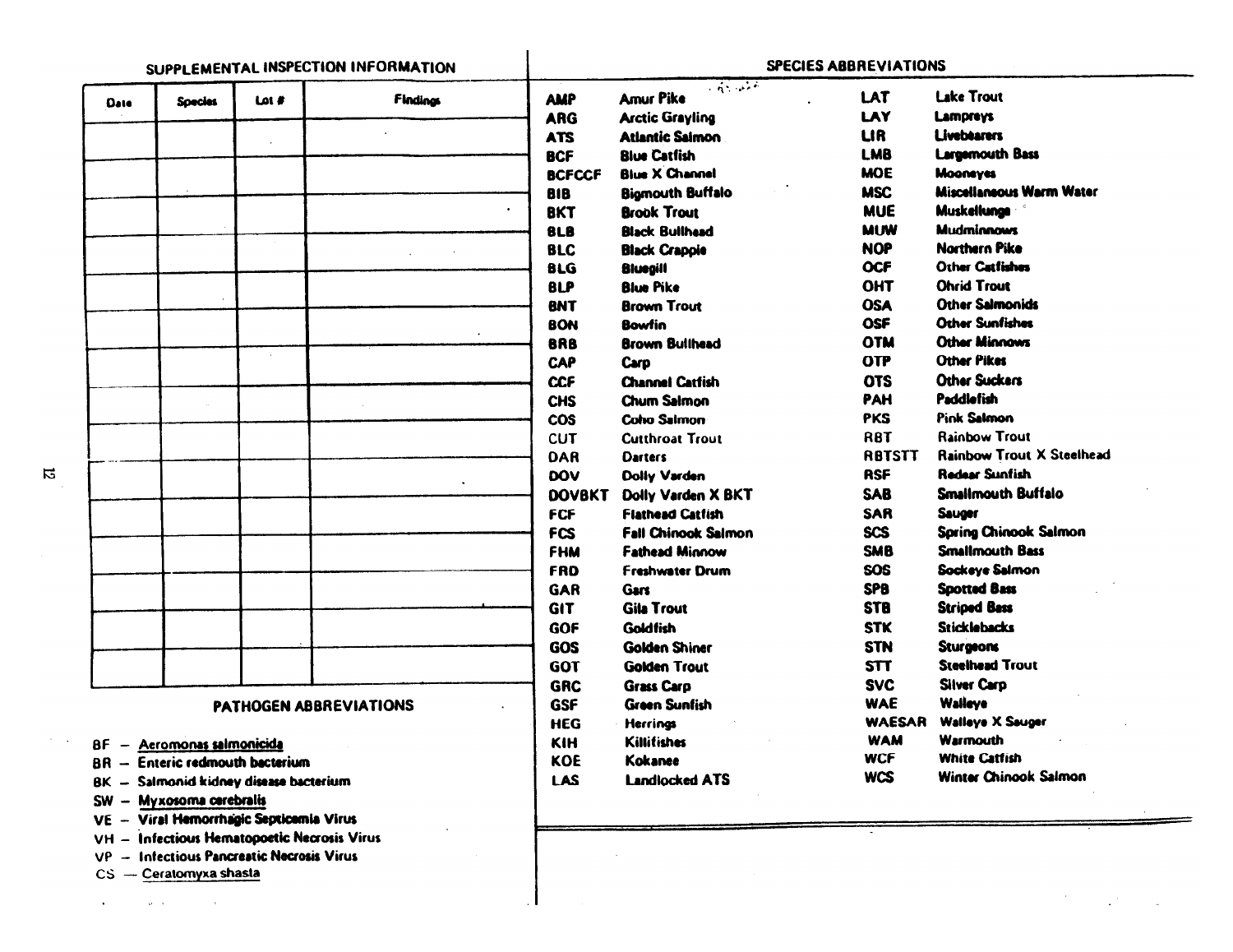#### ANNEX III

#### INSPECTION PROCEDURES AND METHODS OF DIAGNOSIS

#### INSPECTION PROCEDURES

The data obtained from inspections are an essential part of our program to control and improve the quality of fish produced at fish hatcheries. Therefore, it is essential that all hatchery inspections be conducted in accordance with the following procedures.

- 1) Sample Population The following definitions will apply to the designation of populations for sampling purposes.
	- a) For all fish except those being inspected for whirling disease, the sample population is determined on the basis of the lot and production environment. For our purposes the lot is defined as those fish which originated from the same broodstock during the same year, and are being raised on the same water source. Example: Two egg shipments of fall spawning rainbow trout from the same hatchery received in September and December are considered one lot; similarly, all spring spawning rainbow trout from the same source are another lot. However, when one part of the lot is held in an open water supply and the other is in *a* closed water supply, each will be sampled as a separate population. All lots of broodstock of a single species held in the same water supply are considered one population regardless of the age of the fish.
	- b) When conducting a whirling disease inspection, the sample population is defined as all fish in the hatchery held in the same water supply. Samples should be weighted towards the most susceptible species and ages of fish available. Whirling disease spores are difficult to detect in lake trout and coho salmon and in fish larger than 12 inches in length, and in fish younger than 160 days.
	- c) Wild broodstocks must be inspected at least once during the time that eggs destined *for* a Great Lakes basin hatchery are being obtained. All broodstock present at the time of inspection will constitute the sample population. The sample size should be large enough to detect diseases at an assumed incidence of infection of 2 percent. Where it is not feasible to sample wild broodstocks at the 2 percent assumed incidence level a smaller sample may be taken at the discretion of the inspecting pathologist after all risks are considered.
- 2) Sample Size
	- a) For viral, bacterial, and parasitic diseases the number *of* samples to be collected from a given lot is based upon stratified random sampling which provides 95 percent confidence of detecting a disease with an assumed minimum incidence of detectable infection of two or five percent depending upon conditions.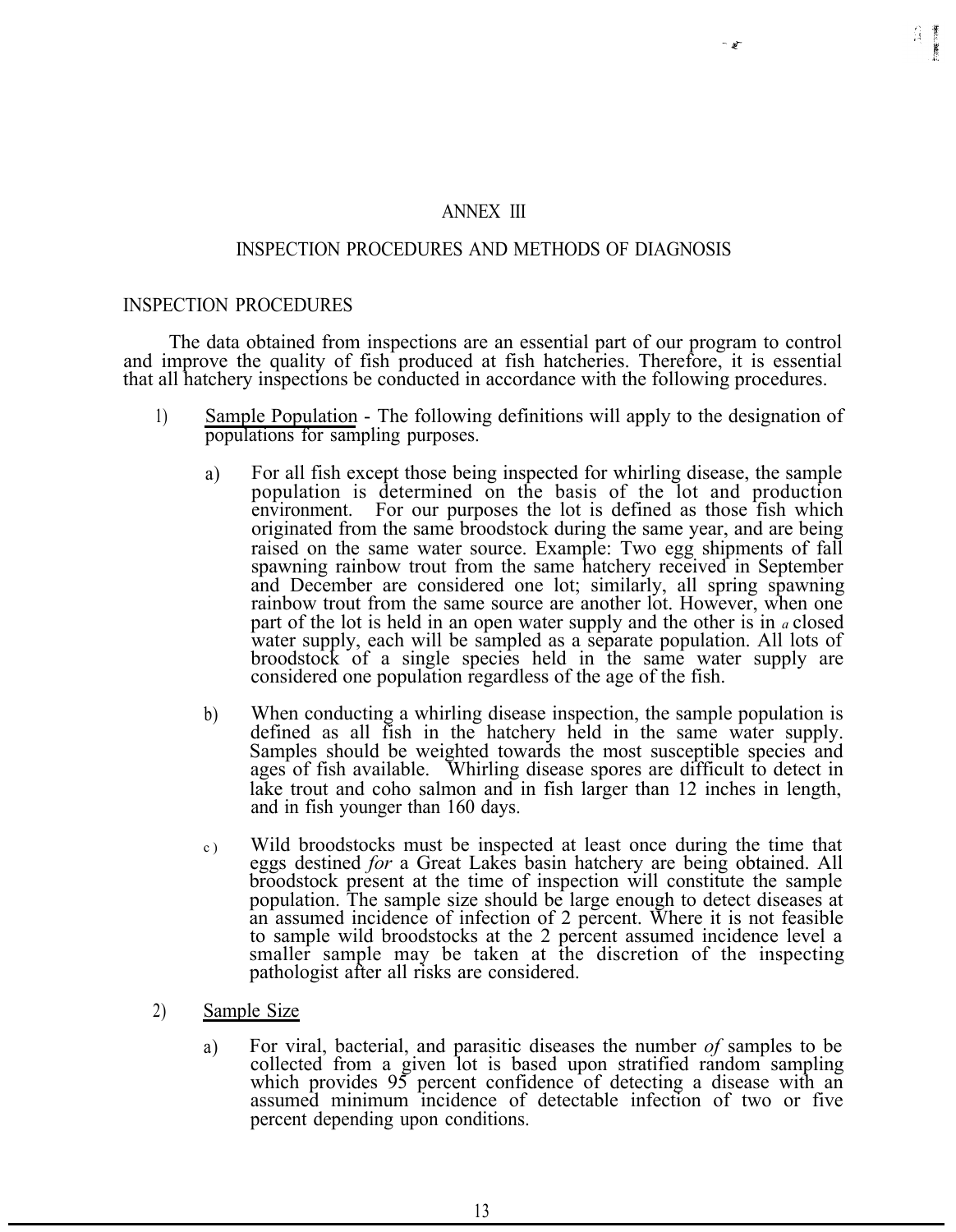| Population<br>or lot size | <b>Assumed Incidence</b><br>$2\%$<br>Size of Sample | 5% |
|---------------------------|-----------------------------------------------------|----|
| 50                        | 50                                                  | 30 |
| 100                       | 75                                                  | 45 |
| 250                       | 110                                                 | 50 |
| 500                       | 130                                                 | 55 |
| 1,000                     | 140                                                 | 55 |
| 1,500                     | 140                                                 | 55 |
| 2,000                     | 145                                                 | 60 |
| 4,000                     | 145                                                 | 60 |
| 10,000                    | 145                                                 | 60 |
| 100,00 and any larger     | 150                                                 | 60 |

Minimum sample sizes for populations varying from 50 to infinity are as follows:

The above sample sizes are minimum, and in situations where disease is suspected, larger samples may be necessary and should be taken at the discretion of the inspector.

## 3) Sample Collection

Moribund fish and those with clinical signs should be sampled during any inspection. The method of collecting subsamples from rearing units to obtain a representative sample is left to the discretion of the pathologist.

For bacterial diseases - sampling of broodstock populations and production fish should be done on a continuing basis throughout the year using moribund and/or dying fish whenever possible. Samples of fixed material for the detection of the Gram positive Renibacterium can be sent to agency laboratories by hatchery managers on a periodic basis. Training should be provided to hatchery managers in preparing cultured material for diagnosis of the Gram negative bacterial pathogens. Cultures also can be sent to agency laboratories for confirming diagnosis. The annual ease history of each designated lot should be compiled by the inspector using this accumulated sampling data. The minimum number *of* samples is left to the discretion of the inspector.

#### METHODS OF DIAGNOSIS

The "Procedures for the Detection and Identification of Certain Fish Pathogens," developed by the Fish Health Section of the American Fisheries Society or the "Manual of Compliance to the Fish Health Protection Regulations" of the Department of Fisheries and Oceans, Canada, provide the basis for the work supporting fish hatchery inspections and certifications. If more sensitive or more definitive procedures are available, they may be used but any departures from the basic procedures set forth by the FHS of the AFS must be noted on all associated inspection certificates. The Fish Disease Control Committee, in an effort to encourage the use of the best possible methods, should be notified of technical advances enhancing the implementation of the program. Procedural changes issued by the FHS of the AFS or by the Canadian National Registry of Fish Diseases will be incorporated into the program by the Committee as appropriate.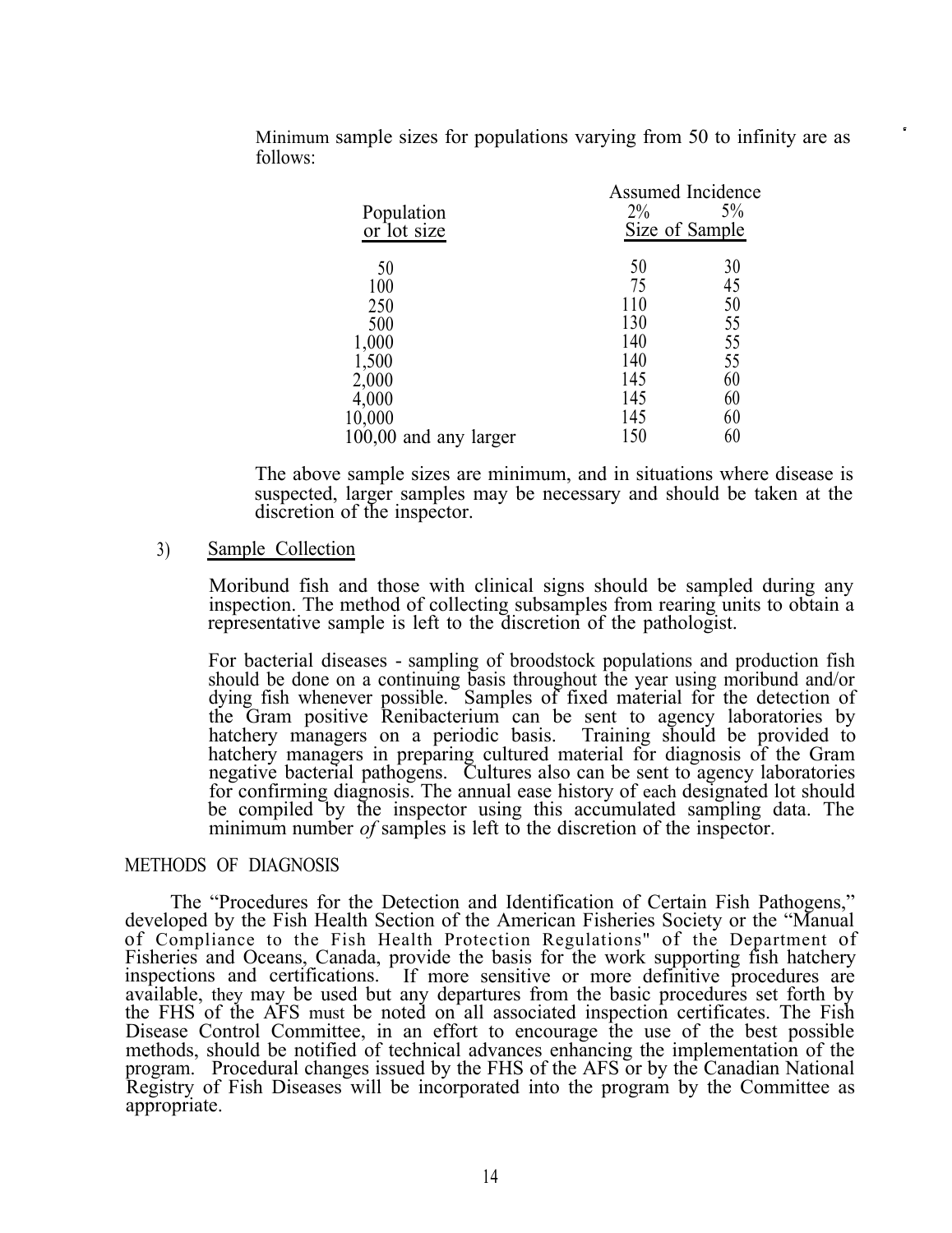#### ANNEX IV

#### LIST OF DISEASE AGENTS COVERED BY THE PROGRAM

#### **EMERGENCY**

Those diseases which have not been detected within waters of the Great Lakes Basin.

- 1) VHS Viral Hemorrhagic Septicemia Virus<br>2) IHN Infectious Hematopoietic Necrosis V
- 2) IHN Infectious Hematopoietic Necrosis Virus<br>3) CS Ceratomyxosis (Ceratomyxa shasta)
- 3) CS Ceratomyxosis *(Ceratomyxa* shasta)

4) PKD - Proliferative Kidney Disease agent

#### **RESTRICTED**

Those diseases currently present within the Great Lakes basin, but whose geographic range is limited. Every appropriate action should be taken to further reduce their range.

- 1) WD Whirling Disease (Myxosoma cerebralis)<br>2) IPN Infectious Pancreatic Necrosis Virus
- $\begin{array}{ll}\n\text{2)} & \text{IPN} \\
\text{2)} & \text{BKD} \\
\text{3)} & \text{BKD} \\
\text{3)} & \text{Bacterial Kidney Disease (Renibact)}\n\end{array}$
- 3) BKD Bacterial Kidney Disease (Renibacterium salmoninarum)
- 4) BF Furunculosis (Aeromonas salmonicida)
- 5) ERM Enteric Redmouth (Yersinia *ruckeri)*

Every effort should be made by member agencies to encourage private fish health inspectors, diagnosticians, or academic laboratories conducting fish disease diagnostic work to report the occurrence of any of the above disease agents detected within the Great Lakes basin to a member agency.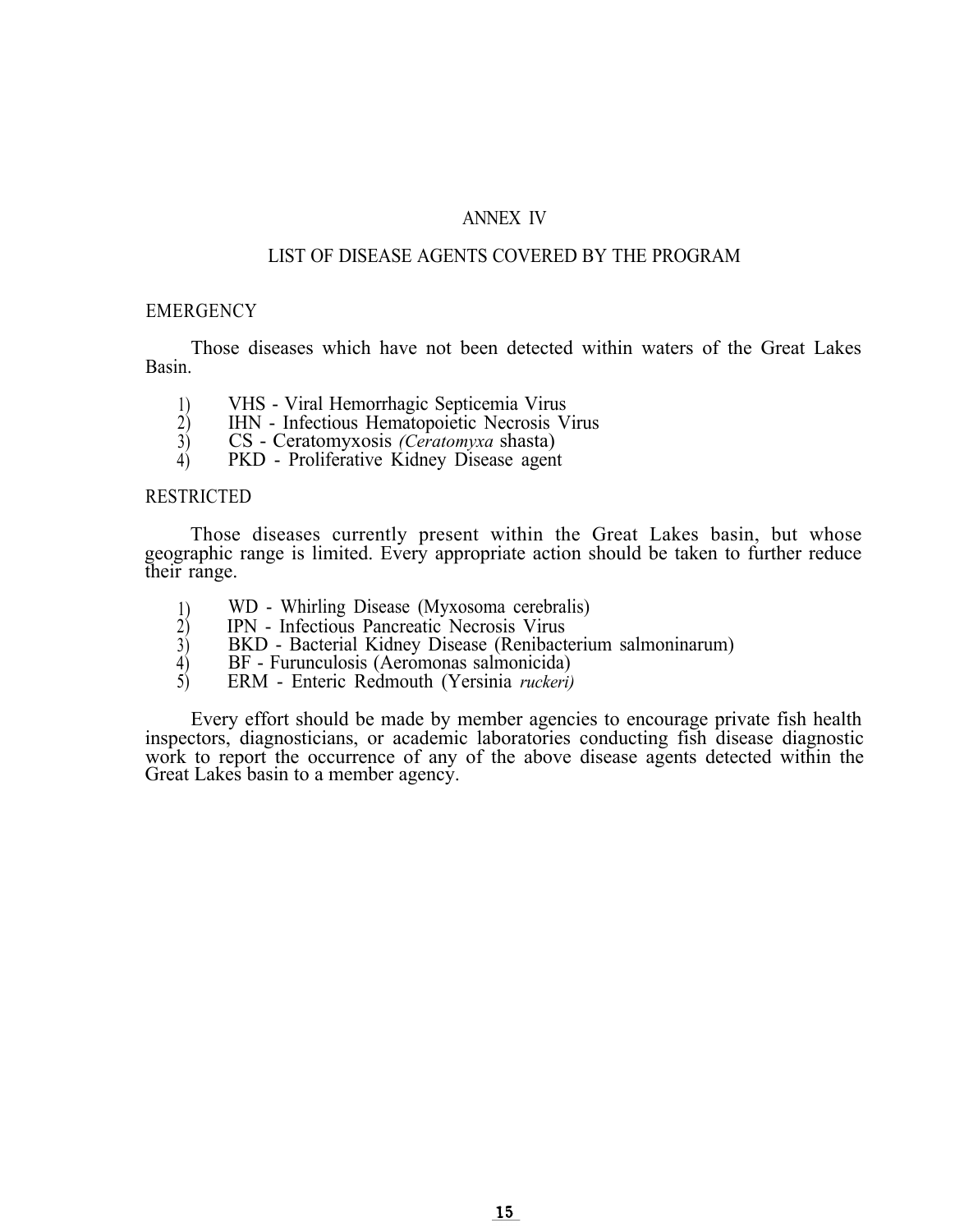#### ANNEX V

## GUIDELINES FOR THE CONTROL AND MANAGEMENT OF DISEASE AGENTS

#### EMERGENCY

In the event any emergency disease agent is confirmed in any fish stock under propagation, immediate steps shall be initiated to eradicate this disease from the facility and adjacent water as authorized by the member agency with jurisdiction. Refer to the guidelines for disinfections and eradication as described in Meyer, F.P., J.W. Warren, and T.G. Carey fed.). 1983. A guide to integrated fish health management in the Great Lakes basin. Great Lakes Fishery Commission, Ann Arbor, Michigan. Spec. Pub. 83-2, chapter 14, 121-134.

1) Viral Hemorrhagic Septicemia (VHS) Virus

> No fish or eggs from any source, unless the source has been regularly inspected and found to have a history of freedom from VHS for the past 2 years shall be imported into the Great Lakes basin.

2) Infectious Hematopoetic Necrosis (IHN) Virus

> No fish or eggs from any source, unless the source has been regularly inspected and found to have a history of freedom from IHN for the past 2 years shall be imported into the Great Lakes basin.

3) Ceratomyxosis (CS), Ceratomyxa *shasta*

> No fish from any source, unless the source has been regularly inspected and found to have a history of freedom from CS for the past  $\tilde{2}$  years shall be imported into the Great Lakes basin. An exception may be made in the case of eggs only as the disease agent is not known to be transmitted via the egg.

4) Proliferative Kidney Disease (PKD) Agent

> No fish from any source, unless the source has been regularly inspected and found to have a history of freedom from PKD for the past 2 years shall be imported into the Great Lakes basin. An exception may be made in the case of eggs only as the disease is not known to be transmitted via the egg.

#### **RESTRICTED**

1) Whirling Disease (WD), Myxosoma *cerebralis*

No fish from any source, unless the source has been regularly inspected and found to have a history of freedom from WD for the past 2 years shall be imported into the Great Lakes basin. In the event WD is confirmed in any fish within a hatchery the fish may not be stocked within the Great Lakes basin, nor may any fish be stocked from the affected station until it has undergone a 2-year period of inspections demonstrating freedom from the disease agent.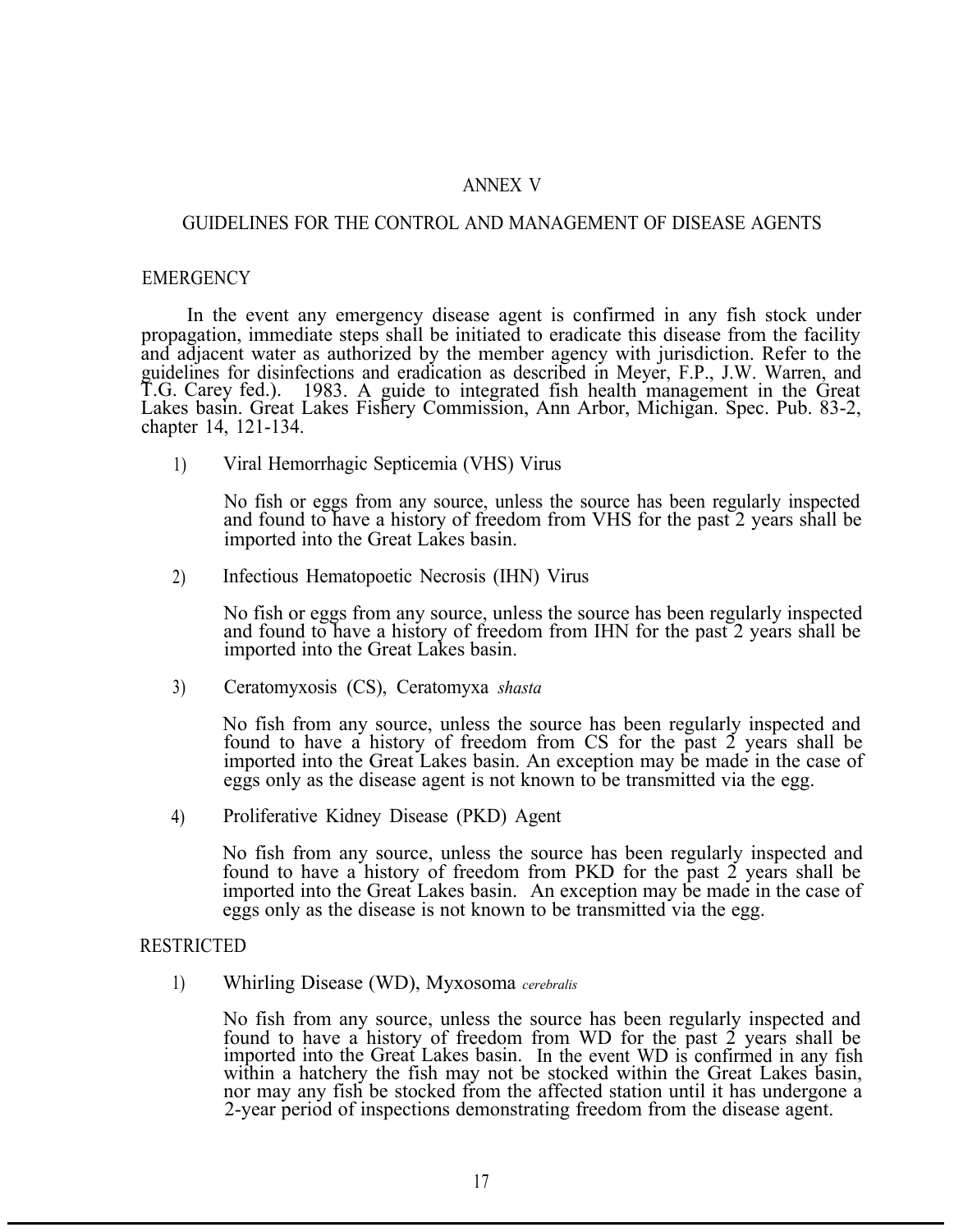2) Infectious Pancreatic Necrosis (IPN) virus

No fish, eggs, or gametes from any source, unless the source has been regularly inspected and found to have a history of freedom from IPN for the past  $\tilde{2}$  years shall be imported into the Great Lakes basin. In the event IPN is confirmed in any stock under propagation, every effort should be made not to release these fish into waters of the Great Lakes basin.

3) Bacterial Kidney Disease (BKD), *Renibacterium SdmOninarum*

Since this disease agent is enzootic within the Great Lakes basin, harsh restrictions on importation are unrealistic at this time. However, every effort should be made not to import or stock fish with overt signs of the disease.

4) Bacterial Furunculosis (BF), Aeromonas salmonicida

Since the disease agent is enzootic within the Great Lakes basin, harsh restrictions on importation are unrealistic at this time. However, every effort should be made not to import or stock fish with overt signs of the disease.

5) Enteric Redmouth (ERM), Yersinia ruckeri

No fish, eggs, or gametes from any source, unless the source has been regularly inspected and found to have a history of freedom from ERM for the past 2 years shall be imported into the Great Lakes basin. In the event ERM is confirmed in any stock under propagation, every effort should be made not to release these fish into waters of the Great Lakes basin.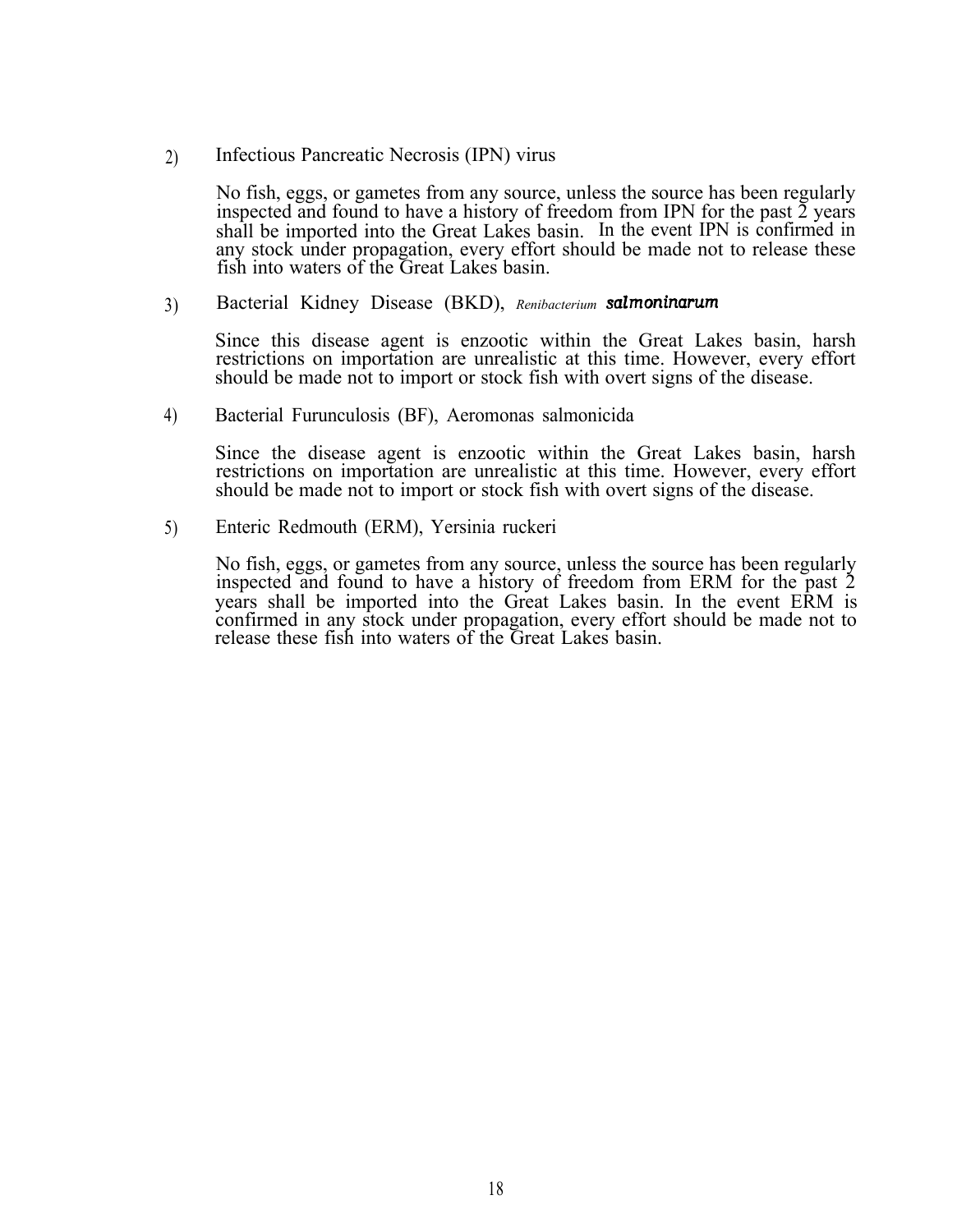#### ANNEX VI

#### HATCHERY DISEASE CLASSIFICATION PROGRAM

#### DISEASES

Each salmonid hatchery and spawning population, whether wild or domesticated, will be inspected and classified for the following:

| Disease or Agent                                                                                                                                                                                                                                                                                                                                                             | Abbreviation                                                                    |
|------------------------------------------------------------------------------------------------------------------------------------------------------------------------------------------------------------------------------------------------------------------------------------------------------------------------------------------------------------------------------|---------------------------------------------------------------------------------|
| Viral Hemorrhagic Septicemia (VHS), virus<br>Infectious Hematopoietic Necrosis (IHN), virus<br>Infectious Pancreatic Necrosis (IPN), virus<br>Bacterial Kidney Disease (BKD), R. salmoninarum<br>Furunculosis, A. salmonicida<br>Enteric Redmouth (ERM), Y. ruckeri<br>Whirling Disease, M. cerebralis<br>* Ceratomyxosis, C. shasta<br>* Proliferative Kidney Disease (PKD) | V E<br>VН<br>VP<br>BΚ<br>BF<br><b>BR</b><br><b>SW</b><br><b>SC</b><br><b>SP</b> |
|                                                                                                                                                                                                                                                                                                                                                                              |                                                                                 |

#### CLASSIFICATION

1) Class A-l

The A-l classification is assigned to those fish hatcheries meeting the following criteria:

- a) All fish cultural water must be obtained from enclosed sources such as springs or wells which are free of fish.
- b) Samples of all fish lots reared on the station must have been inspected as per Annex III for all diseases listed above, at least annually. Three successive negative inspections over a continuous 2-year period are required. The L-year period begins with the first complete negative inspection. For example, a hatchery is inspected in September 1981 and found to be *free* of all of the disease listed above. This negative inspection starts the "clock" on the 2-year countdown towards Class A status. Two more complete negative inspections are required at approximately annual intervals to qualify a hatchery for classification as a Class A facility in September 1983. More inspections during that 2 year period lend credence to the classification but do not hasten the assignment of the classification.

<sup>\*</sup>Inspections within the Great Lakes Basin need not include these diseases unless there have been known importations of fish from enzootic areas.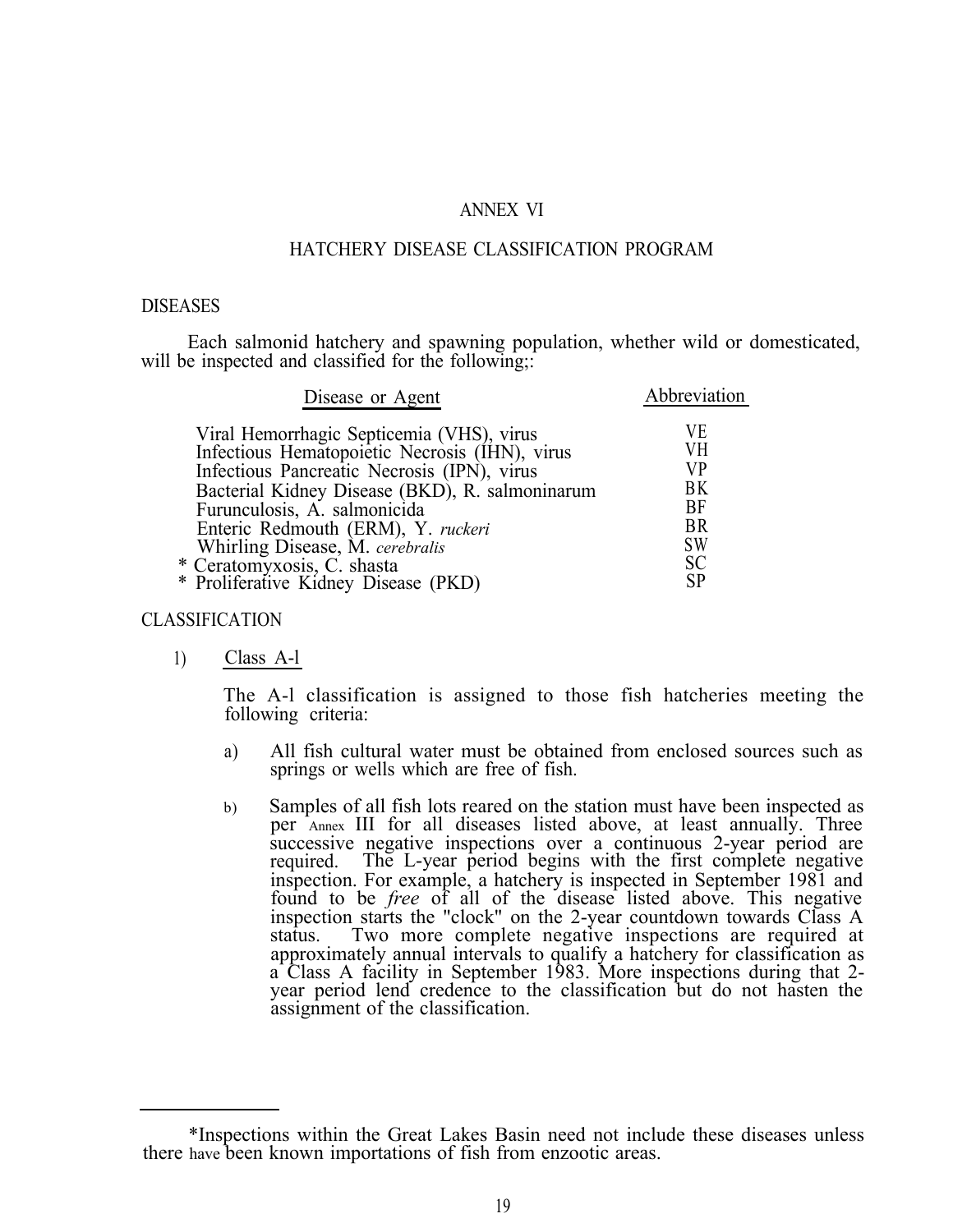- *c)* To maintain A-l status hatcheries must assure that all fish or eggs have been obtained only from properly inspected Class A-l or Class A-2 sources.
- 2) Class A-2

The A-2 classification differs from A-l only to the extent that the hatchery has an open water supply such as a stream or lake with resident fish. The A-2 classification is also assigned to discrete spawning populations of free-ranging fish which have met all other class A-l inspection requirements.

3) Class B

Hatchery and free-ranging spawning populations are assigned a B classification when one or more of the diseases caused by the agents listed above have occurred within the past two years. The disease abbreviation becomes part of the classification. For example, a hatchery where furunculosis has been confirmed would be classified B-BF. The diseases that are diagnosed at a hatchery will continue under observation for a period of 2 years after a disinfection program is carried out. This will be done by placing the disease abbreviation in parentheses. For example, the classification *of* a B-BF,BK,VP hatchery would be changed to A-l (or A-2) - (BP,BK,VP) (4/81) after an April 1981 disinfection. The observational or parenthetical disease Classification will also be used when eggs are received from a source having a parenthetical or confirmed disease. For example, the classification of an  $\overrightarrow{A}$ -2 hatchery would be changed to B-(BF,BK) if eggs or fish were received from a source classified B-(BF,BK) or B-BF,BK. In other words, a hatchery cannot have a higher classification than the source of its stock. These observational or parenthetical classifications will remain in effect until the disease is confirmed; or, if not confirmed, for a period of 2 years after the date the stock responsible for the classification is removed from the hatchery. If two negative complete annual inspections are accomplished during this period, upgrading of the classification may be considered at the conclusion of the 2-year anniversary date.

4) Class C

Hatcheries and free-ranging spawning populations having an unknown disease history, have not been inspected for all diseases listed, or have undergone only one or two complete annual inspections, will be assigned a C classification. In the case of partial inspection data, the disease abbreviation following the C will be used to identify the specific disease(s) for which inspection data are not available. This will be followed by the regular classification for which This will be followed by the regular classification for which inspections have been completed. For example, at a hatchery where Whirling Disease was not included in the inspection, and inspection or diagnostic work revealed BF and BK, the classification would be C-SW,B-BF,BK. Class C classifications will also apply to new hatcheries or to hatcheries with no disease record until completion of the full 2-year inspection program. In this case, the classification of a hatchery, having an open water supply would be C until the hatchery is found to be free of all diseases listed, and would be changed to A-2 after completion of the third negative complete annual inspection.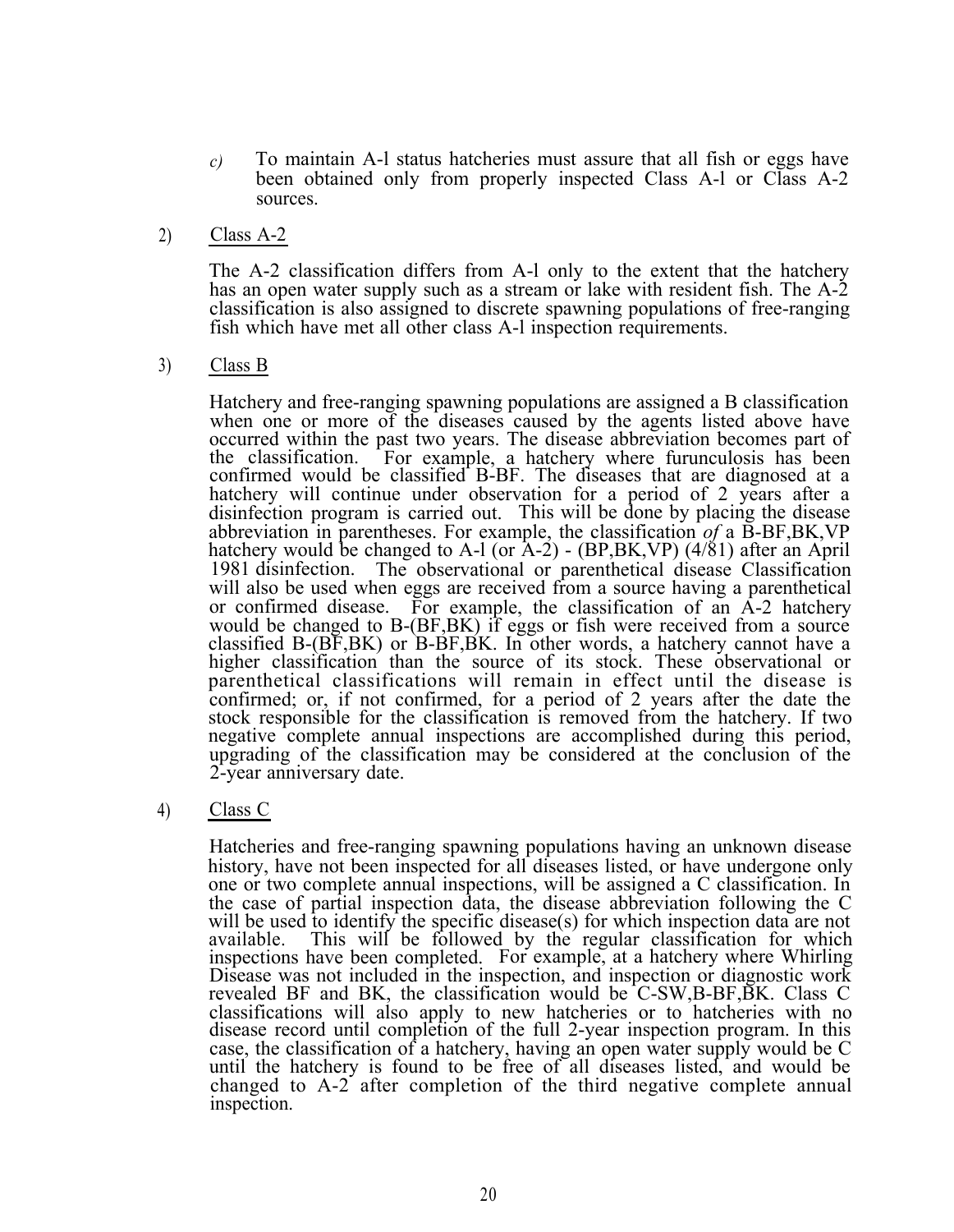## 5) Restrictions

No shipments of fish or eggs will be made without prior approval of receiving authorities whenever that shipment will knowingly downgrade the the classification of the receiving hatchery. Shipments of fish or eggs between hatcheries will be governed by the disease status of the hatcheries involved. At least one inspection for each designated disease, except as noted above for unnecessary or unavailable samples, will be conducted on all lots of salmonids, regardless of age, prior to the transfer of eggs, or transfer or stocking of fish.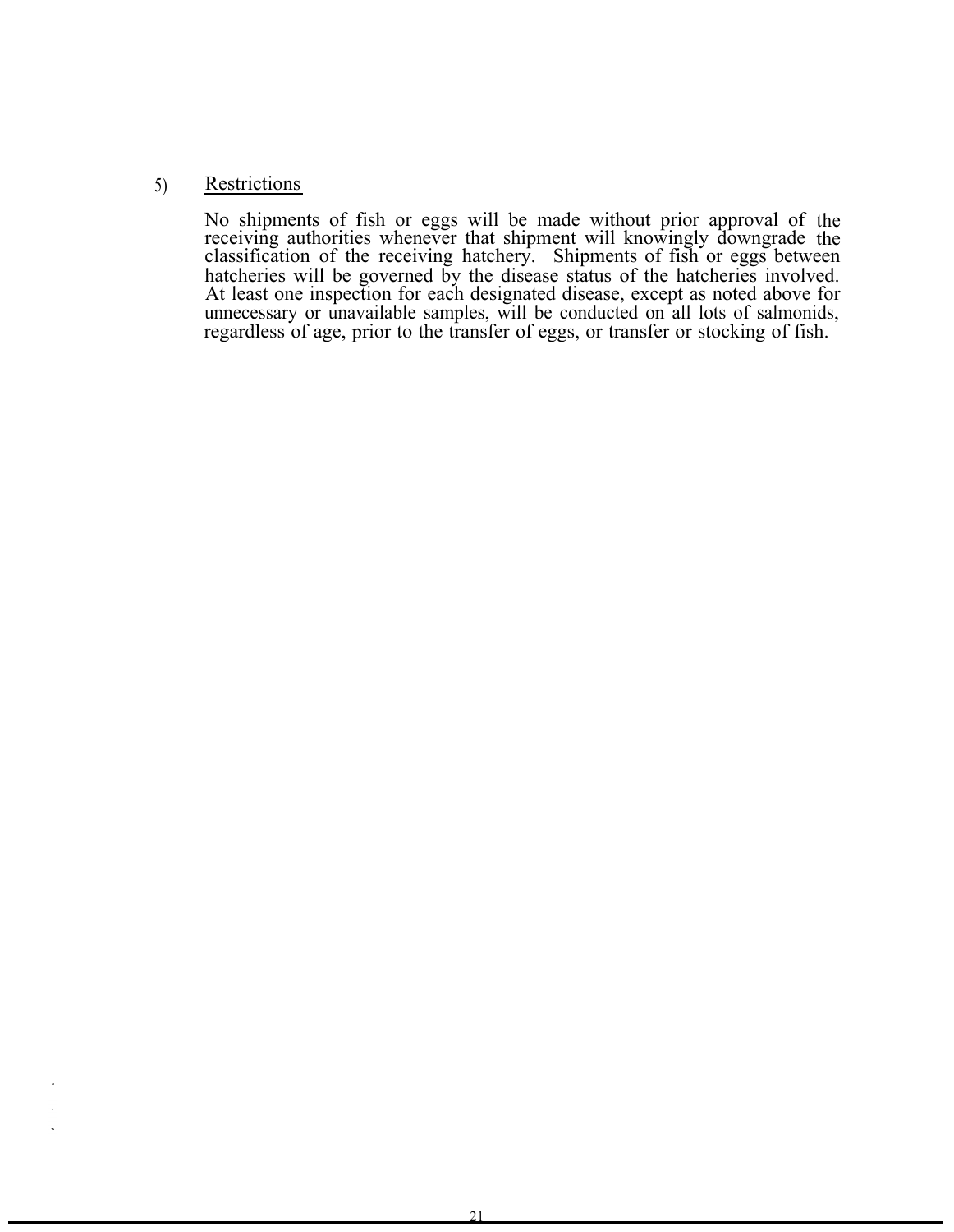#### CURRENT MEMBERSHIP OF

#### GREAT LAKES FISH DISEASE CONTROL COMMITTEE

September 1985

Terry Amundson Wisconsin Dept. of Natural Resources Wildlife Management P.O. Box 7921 Madison, WI 53707 Ph. 608-267-7472

Gary Armstrong Indiana Dept. of Natural Resources State Hatchery Headquarters 2650 State Road 44 Martinsville, IN 46151 Ph. 317-342-5527

Graham L. Bullock, Technical Advisor National Fish Health Research Lab P.O. Box 700 Kearneysville, WV 25430 Ph. 304-725-8461

John M. Byrne Ontario Ministry of Natural Resources Fish Culture Se&ion 99 Wellesley Street W Toronto, Ontario, Canada M7A 1W3 Ph. 416-965-7886

Tim G. Carey, Past Chairman Canada Dept. of Fisheries & Oceans Development Branch 200 Kent Street, 12th Floor Centennial Towers Ottawa, Ontario, Canada K1A 0E6 Ph. 613-990-0273

John B. Dailey Minnesota Dept. of Natural Resources Fisheries Section 500 LaFayette Road St. Paul, MN 55146 Ph. 612-296-3326

Phillip P. Economon<br>Minnesota Dept. of Natural Resources Fish Pathology Lab BOX 25, 500 LaFayette Road St. Paul, MN 55146 Ph. 612-296-3043

David P. Goldthwaite U.S. Fish and Wildlife Service One Gateway Center Suite 700 Newton Corner, MA 02158 Ph. 617-965-5100 x 208

Joseph O'Grodnick Pennsylvania Fish Commission RD 1, Box 485 Bellefonte, PA 16823 Ph. 814-355-4837

John G. Hnath Michigan Dept. of Natural Resources Wolf Lake State Fish Hatchery 34270 CR 652, R. 1 Mattawan, MI 49071 Ph. 616-668-2132

Rodney W. Horner Illinois Dept. of Conservation RR 3, Clearview Estates Manito, IL 61546 Ph. 309-968-7531

Patrick J. Keyes Ohio Dept. of Natural Resources 10517 Canal Road SE Hebron, OH 43025 Ph. 614-928-8092

Clayton Lakes Ohio Dept. of Natural Resources Division of Wildlife 8589 Horseshoe Road Ashley, OH 43003 Ph. 614-747-2525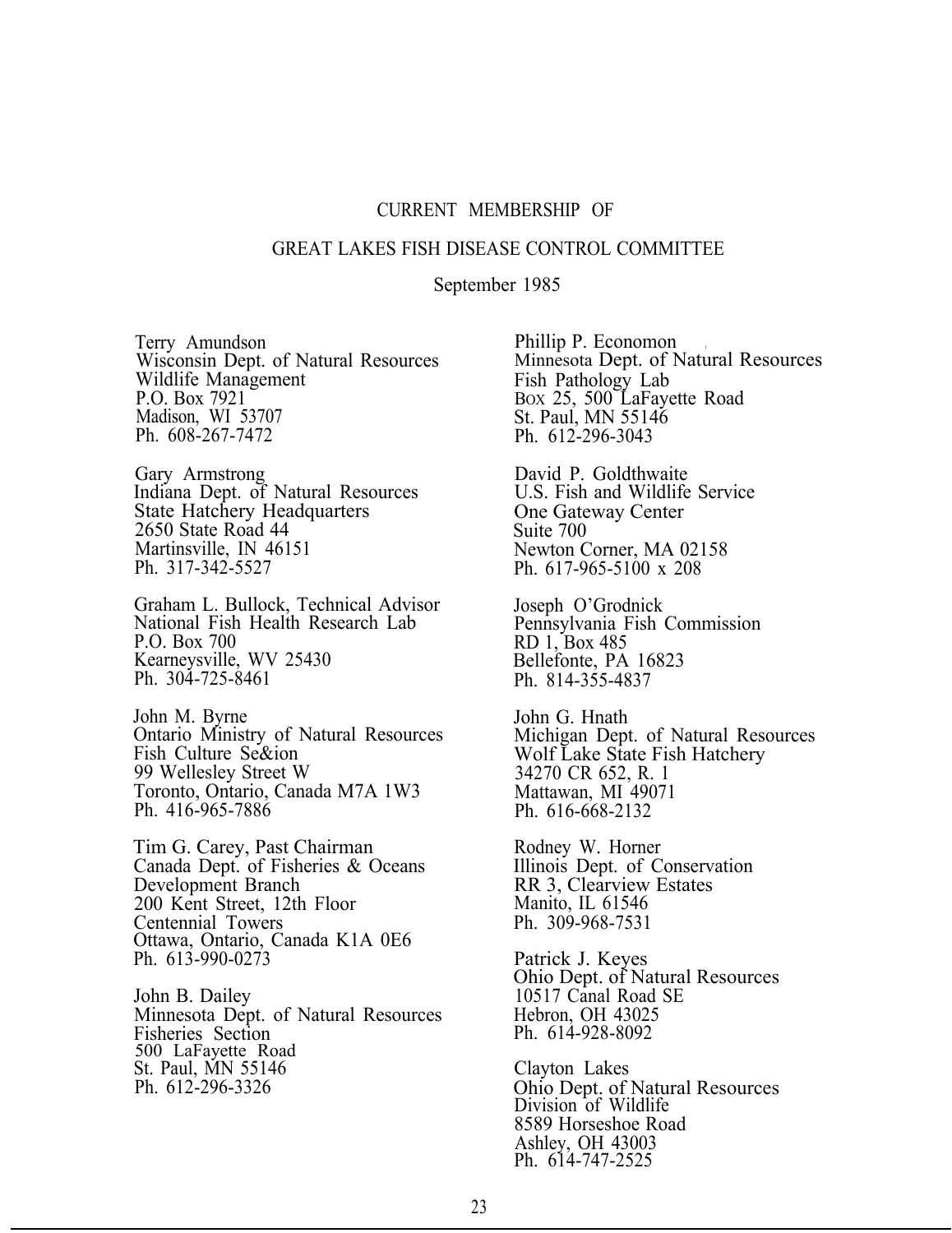Kevin Loftus Ontario Ministry of Natural Resources Fish Culture Section 99 Wellesley Street W Toronto, Ontario, Canada M7A 1W3 Ph. 416-965-7886 or 519-824-4120

Ivan B. McElwain U.S. Fish and Wildlife Service Northeast Fishery Center P.O. Box 75 Lamar, PA 16848 Ph. 717-726-4247

Richard D. Moccia Ontario Trout Farmers Association International Aquaculture Development Company P.O. Box 434 Erin, Ontario, Canada NOB 1T0 Ph. 519-833-2989

Vincent A. Mudrak Pennsylvania Fish Commission RD  $\#$ I, Box 485 Bellefonte, PA 16823 Ph, 814-355-4837

Richard C. Nelson U.S. Fish and Wildlife Service Fish Disease Control Center P.O. Box 1595 Lacrosse, WI 54602-1595 Ph. 608-783-6451

Ronald Poff Wisconsin Dept. of Natural Resources Fish Management P.O. Box 7921 Madison, WI 53707 Ph. 608-266-2176

John Quam U.S. Fish and Wildlife Service Federal Building, Fort Snelling Twin Cities, MN 55111 Ph. 612-725-3447

Roger W. Ritzert, Secretary Great Lakes Private Fish Health Protection Coop Owens-Illinois, Inc. One Seagate, 2A NTC Toledo, OH 43666 Ph. 419-247-8115

Margaret Ross, Liaison Great Lakes Fishery Commission 1451 Green Road AM Arbor, MI 48105 Ph. 313-662-3209 John Schachte, Jr., Chairman New York Dept. of Environmental **Conservation** Fish Disease Control Unit 8314 Fish Hatchery Road Rome, NY 13440 Ph. 315-337-0910 George Seeley New York Dept. of Environmental Conservation 50 Wolf Road Albany, Ny 12233 Ph. 518-457-5430 Tom Schwartz Indiana Dept. of Natural Resources Mixsawbah State Fish Hatchery RR #2, Box 499-A Walkerton, IN 46574 Ph. 219-369-959 1 Brian Souter Canada Dept. of Fisheries & Oceans Freshwater Institute 50 1 University Crescent Winnipeg, Manitoba, Canada R3T 2N6 Ph. 204-949-5125 Harry Westers Michigan Dept. of Natural Resources Box 30028 Lansing, MI 48909 Ph. 517-373-1280 Robert A. Williamson Illinois Dept. of Conservation 600 N. Grand West Springfield, IL 62706 Ph. 309-543-3316

Dennis L. Vedder Great Lakes Private Fish Health Protection Cooperative N83 W31 141 Kilbourne Road Hartland, WI 53029 Ph. 414-966-2289 or 715-623-6882